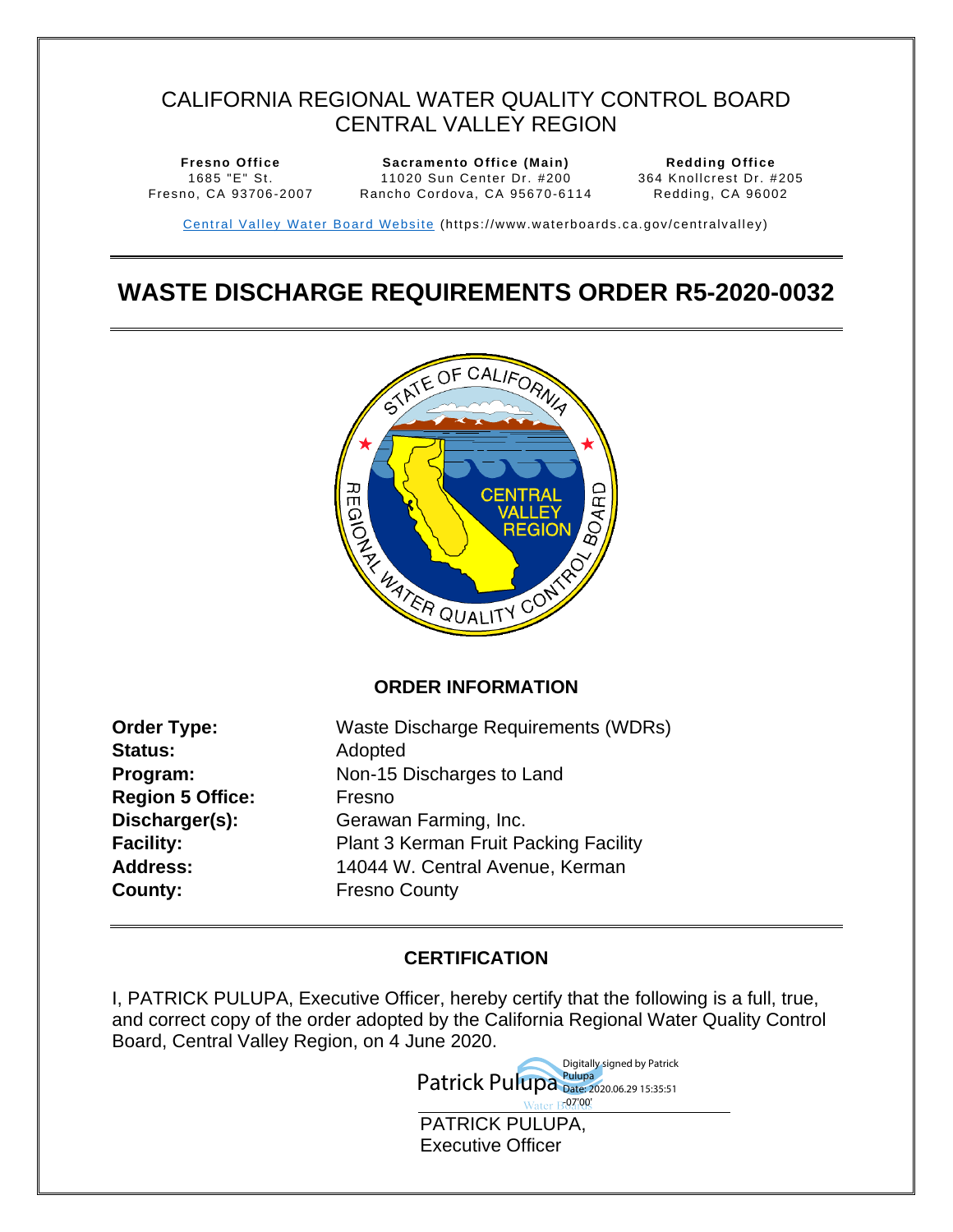# **TABLE OF CONTENTS**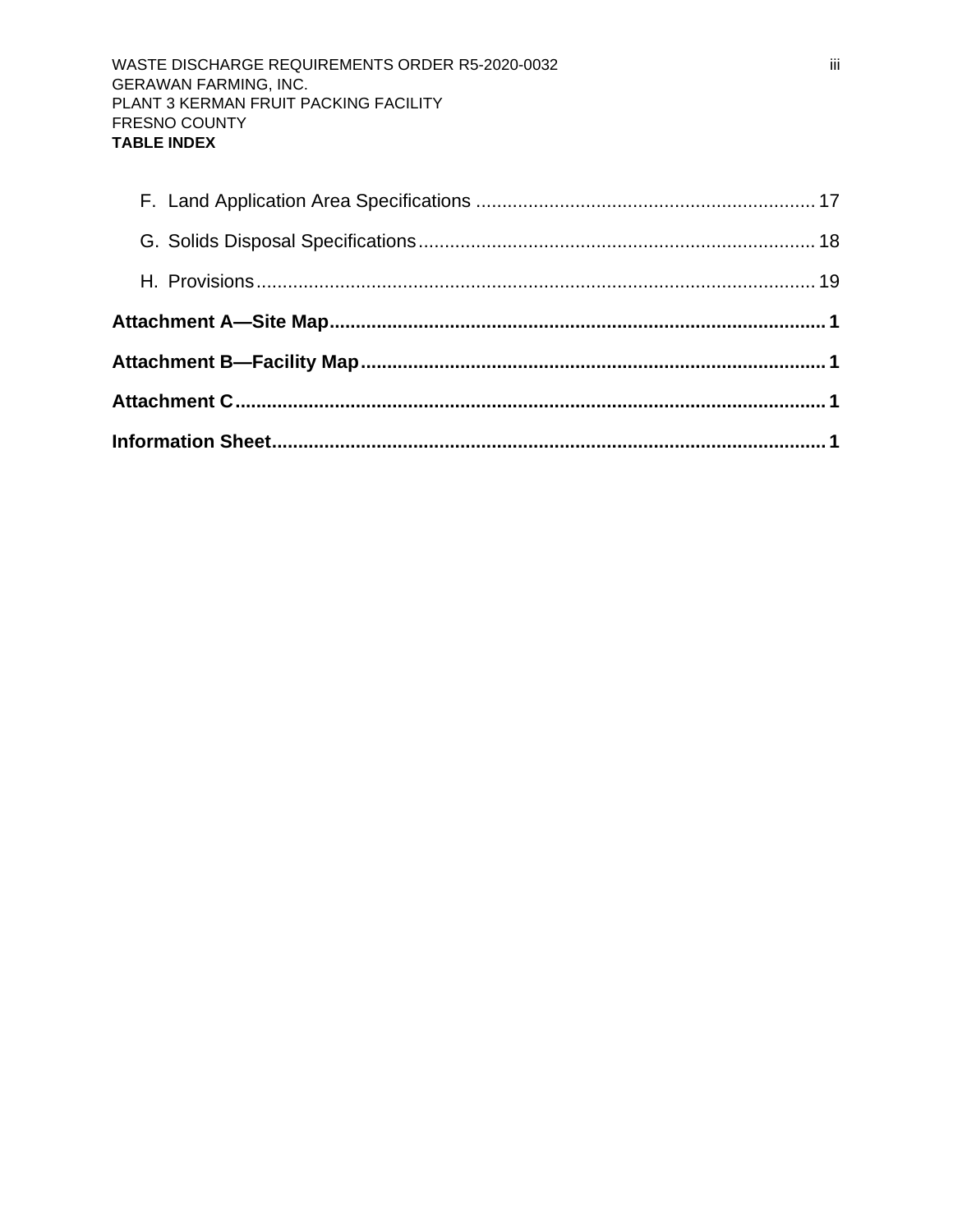# **GLOSSARY**

<span id="page-3-0"></span>

| Antidegradation Policy Statement of Policy with Respect to Maintaining High<br>Quality Waters in California, State Water Board<br>Resolution 68-16 |
|----------------------------------------------------------------------------------------------------------------------------------------------------|
|                                                                                                                                                    |
| Basin PlanWater Quality Control Plan for Tulare Lake Basin                                                                                         |
|                                                                                                                                                    |
| Celsius                                                                                                                                            |
|                                                                                                                                                    |
| Resources Code section 21000 et seq.                                                                                                               |
| <b>CEQA GuidelinesCalifornia Code of Regulations, Title 14, section</b><br>15000 et seq.                                                           |
|                                                                                                                                                    |
|                                                                                                                                                    |
|                                                                                                                                                    |
|                                                                                                                                                    |
|                                                                                                                                                    |
|                                                                                                                                                    |
|                                                                                                                                                    |
|                                                                                                                                                    |
|                                                                                                                                                    |
|                                                                                                                                                    |
|                                                                                                                                                    |
|                                                                                                                                                    |
|                                                                                                                                                    |
|                                                                                                                                                    |
|                                                                                                                                                    |
|                                                                                                                                                    |
|                                                                                                                                                    |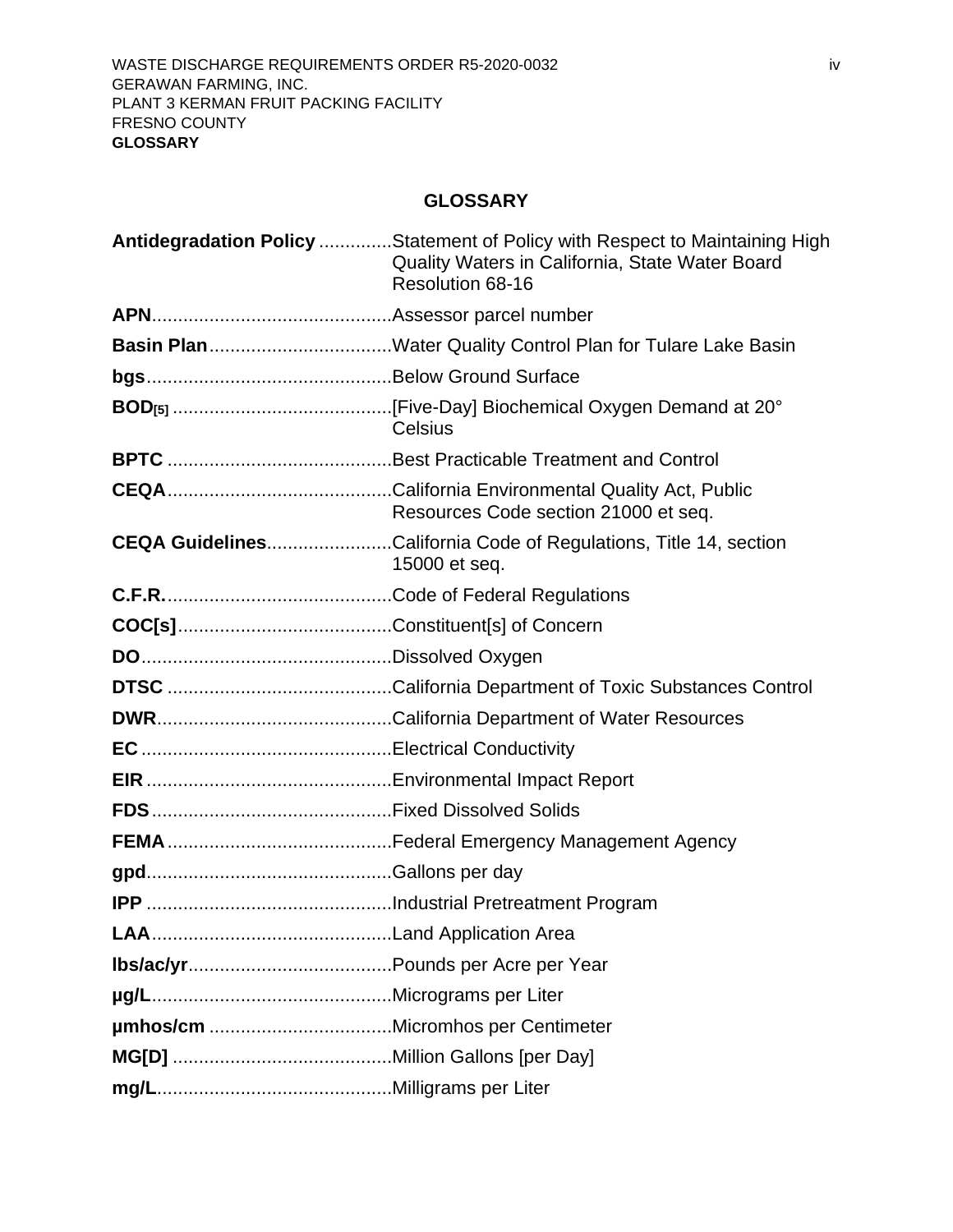| Recycled Water Policy Policy for Water Quality Control for Recycled Water,<br>State Water Board Resolution 2009-0011, as<br>amended per Resolutions 2013-0003 and 2018-0057 |
|-----------------------------------------------------------------------------------------------------------------------------------------------------------------------------|
|                                                                                                                                                                             |
|                                                                                                                                                                             |
|                                                                                                                                                                             |
|                                                                                                                                                                             |
|                                                                                                                                                                             |
|                                                                                                                                                                             |
|                                                                                                                                                                             |
|                                                                                                                                                                             |
|                                                                                                                                                                             |
|                                                                                                                                                                             |
| <b>Unified GuidanceStatistical Analysis of Groundwater Monitoring Data at</b><br>RCRA Facilities, Unified Guidance (USEPA, 2009)                                            |
|                                                                                                                                                                             |
|                                                                                                                                                                             |
|                                                                                                                                                                             |
|                                                                                                                                                                             |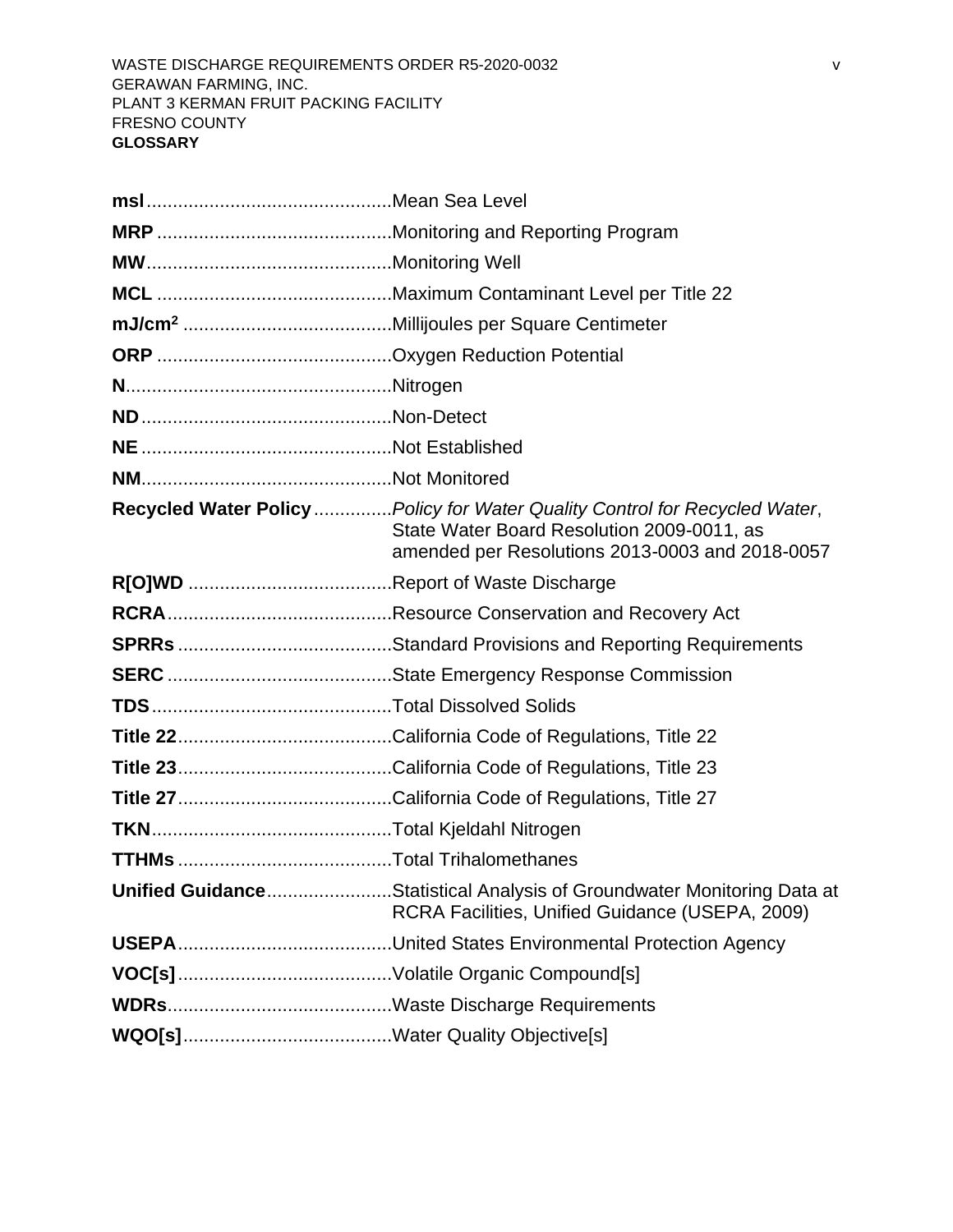## **FINDINGS**

<span id="page-5-0"></span>The Central Valley Regional Water Quality Control Board (Central Valley Water Board) hereby finds as follows:

### **Introduction**

- <span id="page-5-1"></span>1. On 21 June 2019, EMKO Environmental, Inc. submitted a RWD, on behalf of Gerawan Farming, Inc. (Gerawan or Discharger) to apply for WDRs for the Plant 3 Kerman Fruit Packing Facility (Plant 3 or Facility) in Fresno County as shown in **Attachment A** (Site Map). Revised RWDs with updated water balances were submitted on 23 July and 28 August 2019.
- 2. Plant 3 is at 14044 West Central Avenue in Kerman on a portion of APN 025-050-83S as shown in **Attachment B** (Facility Map). Plant 3 packs whole peaches, plums, and nectarines. The packing process includes washing, sorting, and grading the fruit, and packing occurs from about early May through late September or approximately 130 days.
- 3. As the Facility's owner and operator, the Discharger is responsible for compliance with the WDRs prescribed in this Order.
- 4. The following materials are attached and incorporated as part of this Order:
	- a. Attachment A Site Map
	- b. Attachment B Facility Map
	- c. Attachment C Requirements for Monitoring Well Installation Workplans and Monitoring Well Installation Reports
	- d. Standard Provisions and Reporting dated 1 March 1991 (SPRR's)
	- e. Information Sheet
- 5. Also attached is **Monitoring and Reporting Program [R5-2020-0032](#page-0-1)** (MRP), which requires monitoring and reporting for discharges regulated under these WDRs.

## **Existing Facility and Discharge**

<span id="page-5-2"></span>6. Wastewater generated by the fruit processing at Plant 3 is discharged to an unlined, 6-million-gallon evaporation/percolation pond, constructed below grade with a 24-inch above grade earthen berm around the edges of the pond. The pond is about 350 in length, 160 feet wide, and has a depth of about 30 feet with 2:1 side walls.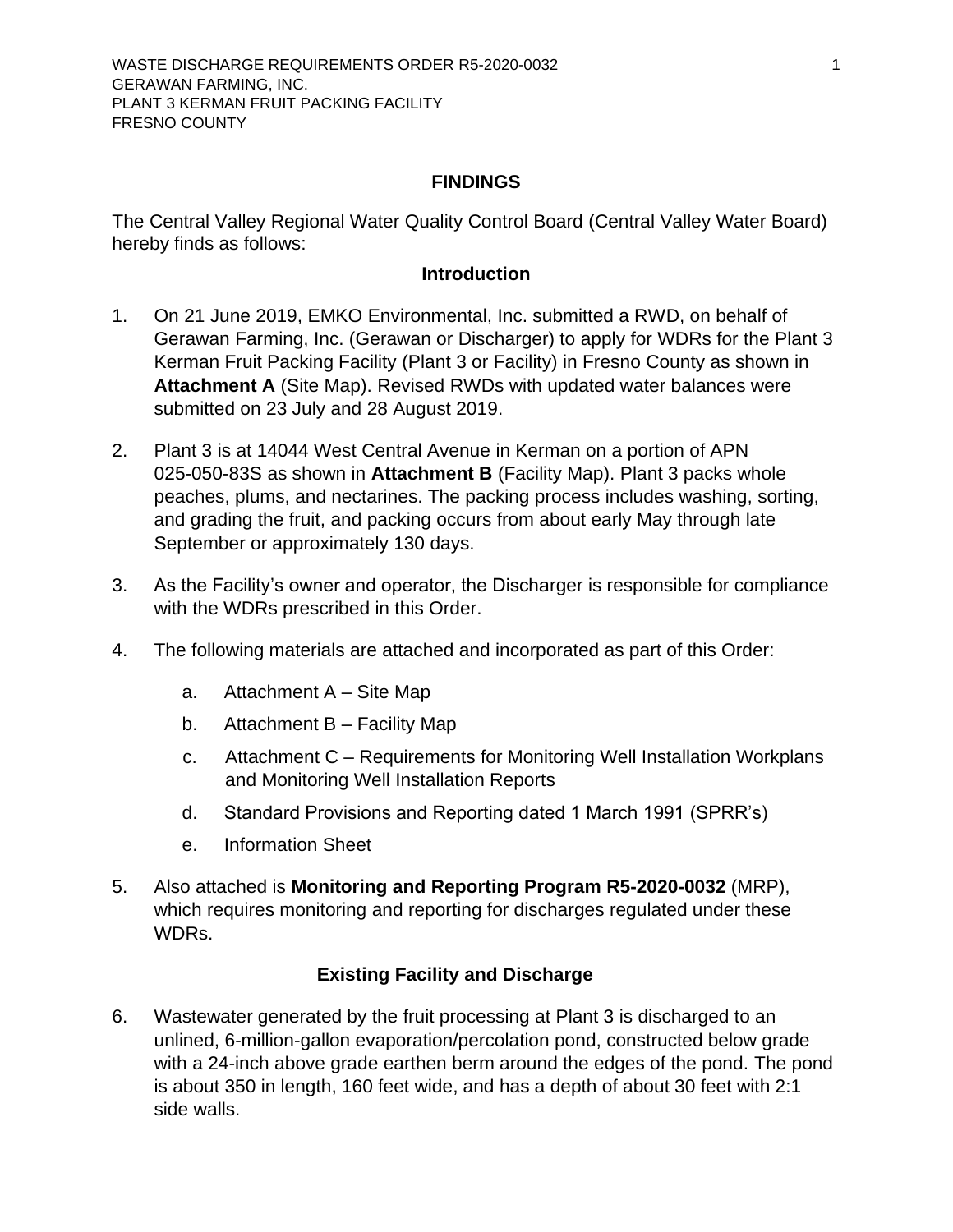- 7. The amount of water used at the Facility varies from about 14,000 to 130,000 gpd. The RWD indicates the average discharge will be about 90,000 gpd of wastewater or 11.7 million gallons per year. The RWD conservatively assumes that 100 percent of the water used becomes wastewater.
- 8. According to the RWD, fruit processing wastewater is not comingled with any other water from the Facility other than rainfall from the roof of the Facility.
- 9. Chemicals used in the wash process include:
	- Sodium hypochlorite (100 parts per million [ppm] total chlorine in water);
	- Citric acid (pH adjustment); and
	- Fruit wash soap (peaches only).
- 10. The following products are applied to the fruit following washing:
	- A mineral oil-based fruit coating; and
	- Postharvest fungicide (fludioxonil and propiconazole).
- 11. Several cleaners and sanitizers are used daily for the equipment as listed below:
	- Quaternary ammonium;
	- Isopropyl alcohol;
	- Chlorine based sanitizers;
	- Detergents; and
	- Neutral soaps.
- 12. Source water for Plant 3 is provided by two onsite wells adjacent and upgradient of the evaporation/percolation pond. One well (SW-001) is at the northeast corner of the pond and the second (SW-002) is about 150 feet northeast of the pond. Both wells are 400 feet deep and are screened from 200 to 400 feet bgs. Well use is alternated every other day between the two wells. The proximity of the wells to the pond may influence water quality in these wells. The source water data in Tables 1 and 2 below are from a sample collected from the well closest to the pond (SW-001).
- 13. An effluent sample and a source water sample (SW-001) were collected in May 2019 and analyzed for volatile organic compounds, specifically TTHMs. An effluent sample was also collected in May 2019 and analyzed for general minerals. In June 2019, the Discharger collected both an effluent sample and a source water sample and had them analyzed for general minerals. The results are summarized in Tables 1 and 2. Constituent concentrations shown in bold exceed their respective MCLs.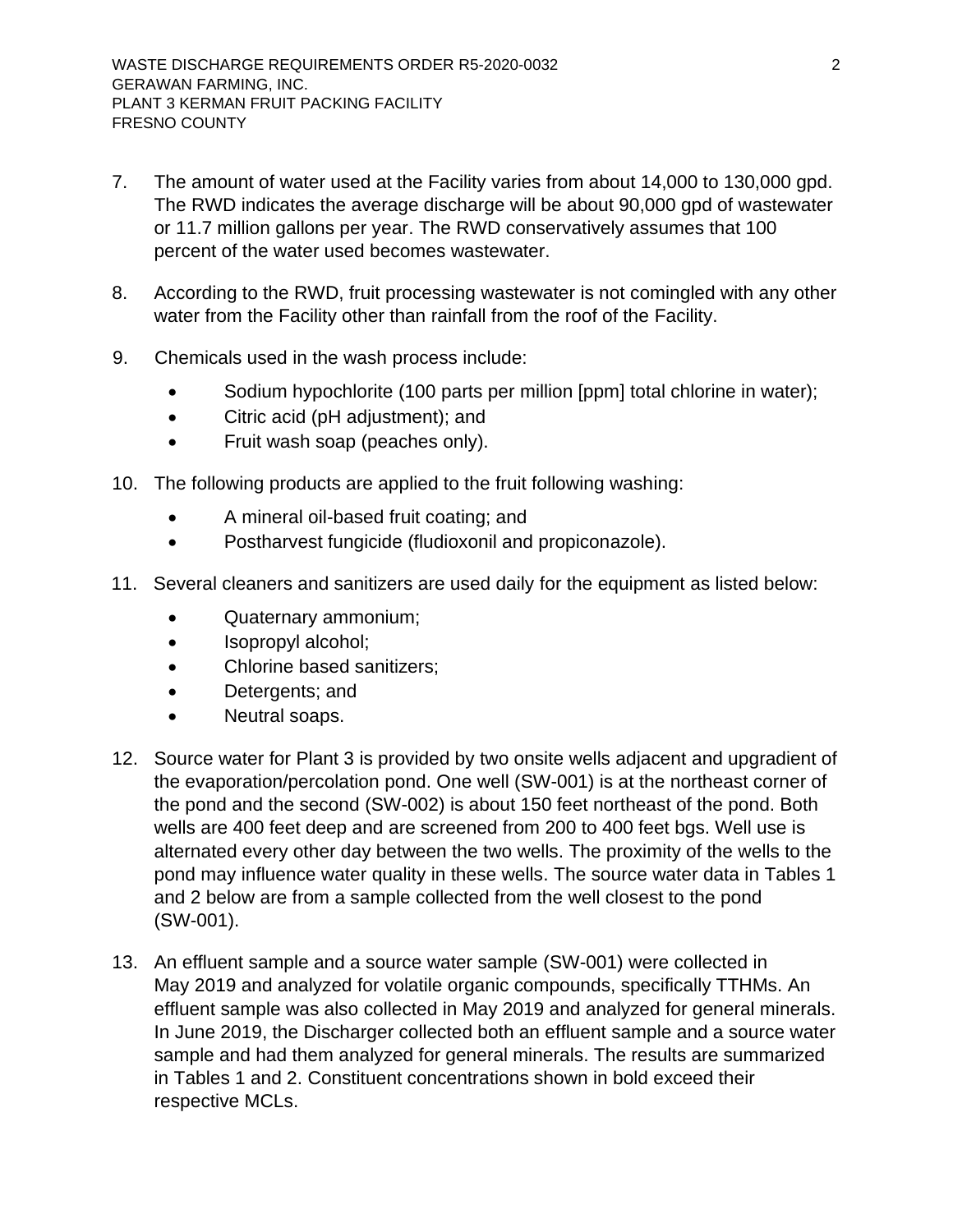| <b>Constituent</b>    | <b>Units</b> | <b>Source</b><br><b>Water</b> |             | <b>Effluent Effluent</b> | <b>MCL</b>    |
|-----------------------|--------------|-------------------------------|-------------|--------------------------|---------------|
| Date                  |              | May<br>2019                   | May<br>2019 | June<br>2019             |               |
| EC                    | umhos/cm     | 840                           | 1,100       | 1,100                    | 900/1600/2200 |
| <b>TDS</b>            | mg/L         | 570                           | 820         | 1,200                    | 500/1000/1500 |
| <b>FDS</b>            | mg/L         | 440                           |             | 610                      |               |
| Chloride              | mg/L         | 43                            | 110         | 130                      | 250/500/600   |
| Sodium                | mg/L         | 74                            | 140         | 140                      |               |
| <b>Sulfate</b>        | mg/L         | 37                            | 45          | 51                       | 250/500/600   |
| Alkalinity            | mg/L         | 290                           | 320         | 250                      |               |
| <b>Bicarbonate</b>    | mg/L         | 290                           | 320         | 250                      |               |
| pH                    | s.u.         | 7.7                           | 7.9         | 7.2                      |               |
| Fluoride              | mg/L         | < 0.1                         | 0.1         | 1.1                      |               |
| <b>BOD</b>            | mg/L         | < 1.0                         |             | 380                      |               |
| Nitrate (as N)        | mg/L         | 11                            | 13          | 11                       | 10            |
| <b>TKN</b>            | mg/L         | < 1.0                         |             | 5.1                      |               |
| <b>Total Nitrogen</b> | mg/L         | 11                            |             | 16.1                     |               |
| Ammonia (as N)        | mg/L         | < 0.1                         |             | 0.91                     |               |

**Table 1 – Source Water and Effluent Quality** 

| Table 2 - Plant 3 Source Water and Effluent TTHM Results |
|----------------------------------------------------------|
|----------------------------------------------------------|

| <b>Constituent</b> |                             | <b>Units</b> | <b>Source</b><br><b>Water</b> | <b>Effluent</b> | <b>MCL</b> |
|--------------------|-----------------------------|--------------|-------------------------------|-----------------|------------|
| Date Sampled       |                             | ---          | 5/15/19                       | 5/8/19          |            |
| <b>TTHMs</b>       |                             | $\mu$ g/L    | 26                            | 240             | 80         |
|                    | Dibromochloromethane        | $\mu$ g/L    | < 0.5                         | 5.3             | ---        |
|                    | <b>Bromodichloromethane</b> | $\mu$ g/L    | < 0.5                         | 15              | ---        |
|                    | Chloroform                  | $\mu$ g/L    | 26                            | 220             |            |

14. The reported effluent monitoring data shows EC results exceed the recommended secondary MCL of 900 µmhos/cm, but are less than the upper MCL of 1,600 µmhos/cm. The effluent TDS result from June 2019 (1,200 mg/L) exceeds both the recommended MCL of 500 mg/L and the upper MCL of 1,000 mg/L. Nitrate (as N) results exceed the primary MCL of 10 mg/L, but the results are similar to those detected in the source water sample. However, the one effluent total nitrogen result shows a net increase of 5 mg/L (likely all in the form of TKN) compared to source water.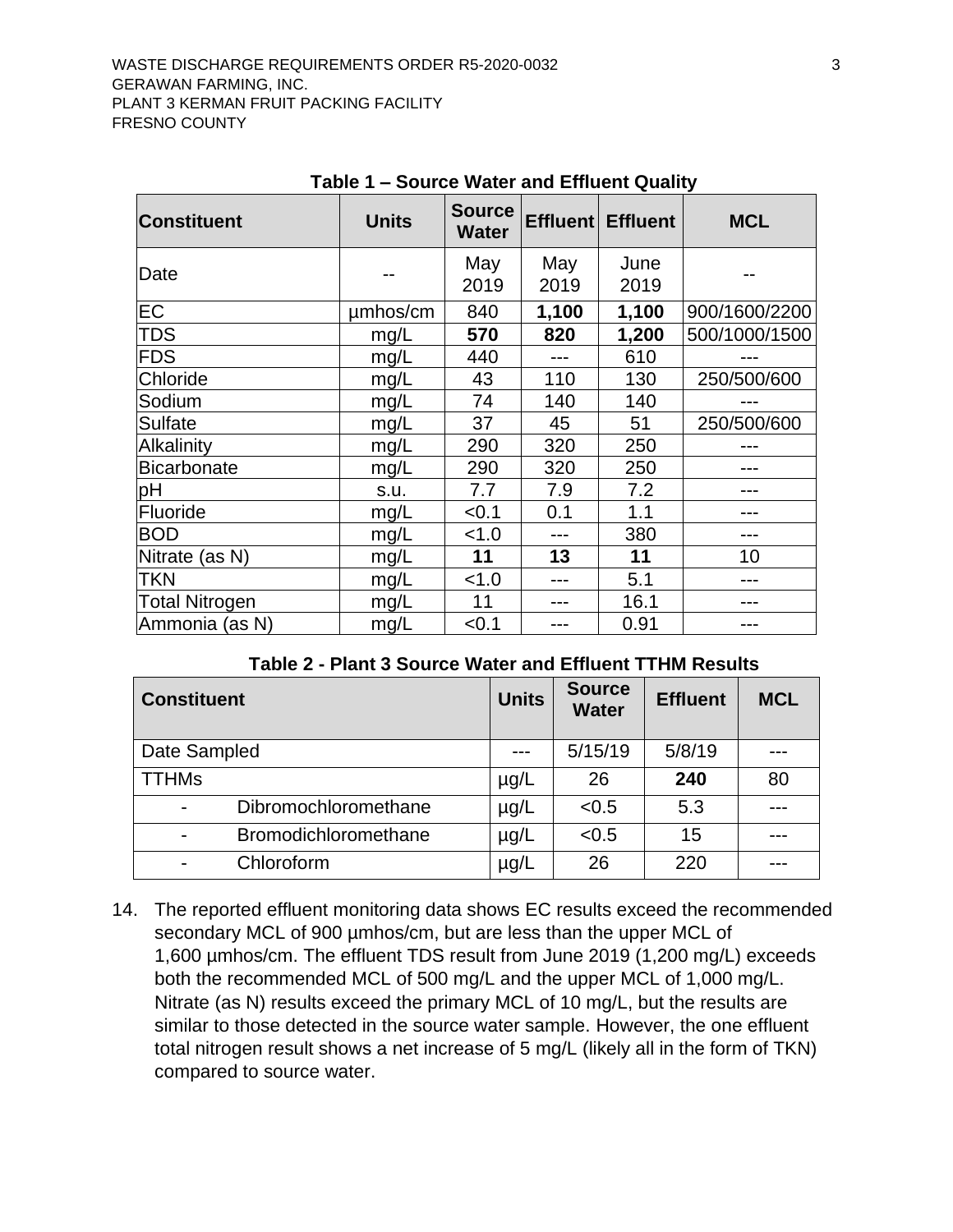15. Table 2 shows that effluent TTHMs concentrations exceed the MCL of 80 µg/L with the majority of the TTHMs concentration comprised of chloroform (220 µg/L). Chloroform was also detected in the source water sample (26 µg/L).

## **Water Reuse Considerations**

<span id="page-8-0"></span>16. In a 20 August 2019 letter to Gerawan, Central Valley Water Board staff requested Gerawan evaluate the potential to land apply wastewater in the area surrounding Plant 3. Gerawan submitted a 30 September 2019 letter indicating wastewater could not be used for land application of the surrounding orchards due the Facility's fluctuating wastewater volumes. The variability in flow reportedly would make it difficult for wastewater to be used for irrigation purposes. In addition, Gerawan notes that the irrigation system for the surrounding orchards is also used for foliar and fruit spray applications and the wastewater cannot be used for that purpose due to potential "biological hazards." While this Order does not specifically require Gerawan to reuse the Facility's wastewater, Provision H.6 allows the Gerawan to pursue reuse (or pond lining) in lieu of installing a groundwater monitoring well network.

# **Site Specific Conditions**

- <span id="page-8-1"></span>17. The site elevation is about 210 feet above mean seal level and the natural land surface slopes gently to the southwest. The nearest surface waters are the Blan Waste Canal about 0.5 miles northwest of the pond and the Dry Creek Canal about 1.25 miles west of the pond.
- 18. Plant 3 is in an arid climate characterized by hot dry summers and mild winters. The rainy season generally extends from November through March. Occasional rains occur during the spring and fall months, but summer months are dry. Average annual precipitation and evaporation in the discharge area are about 11 inches and 63 inches, respectively, according to information published by California Department of Water Resources (DWR).
- 19. Land uses in the vicinity of Plant 3 are primarily agricultural with some dairy and confined animal operations as well. The City of Kerman is about three miles north of Plant 3. The primary crops grown within five miles of the Facility include cotton, alfalfa, corn (forage), almonds, grapes, dry beans, and corn according to DWR land use data published in 1994. Irrigation water is supplied primarily by groundwater, and Plant 3 is within the boundaries of the Fresno Irrigation District.
- 20. Soils in the vicinity of Plant 3 are predominately Hesperia sandy loam according to the Web Soil Survey published by the United States Department of Agriculture,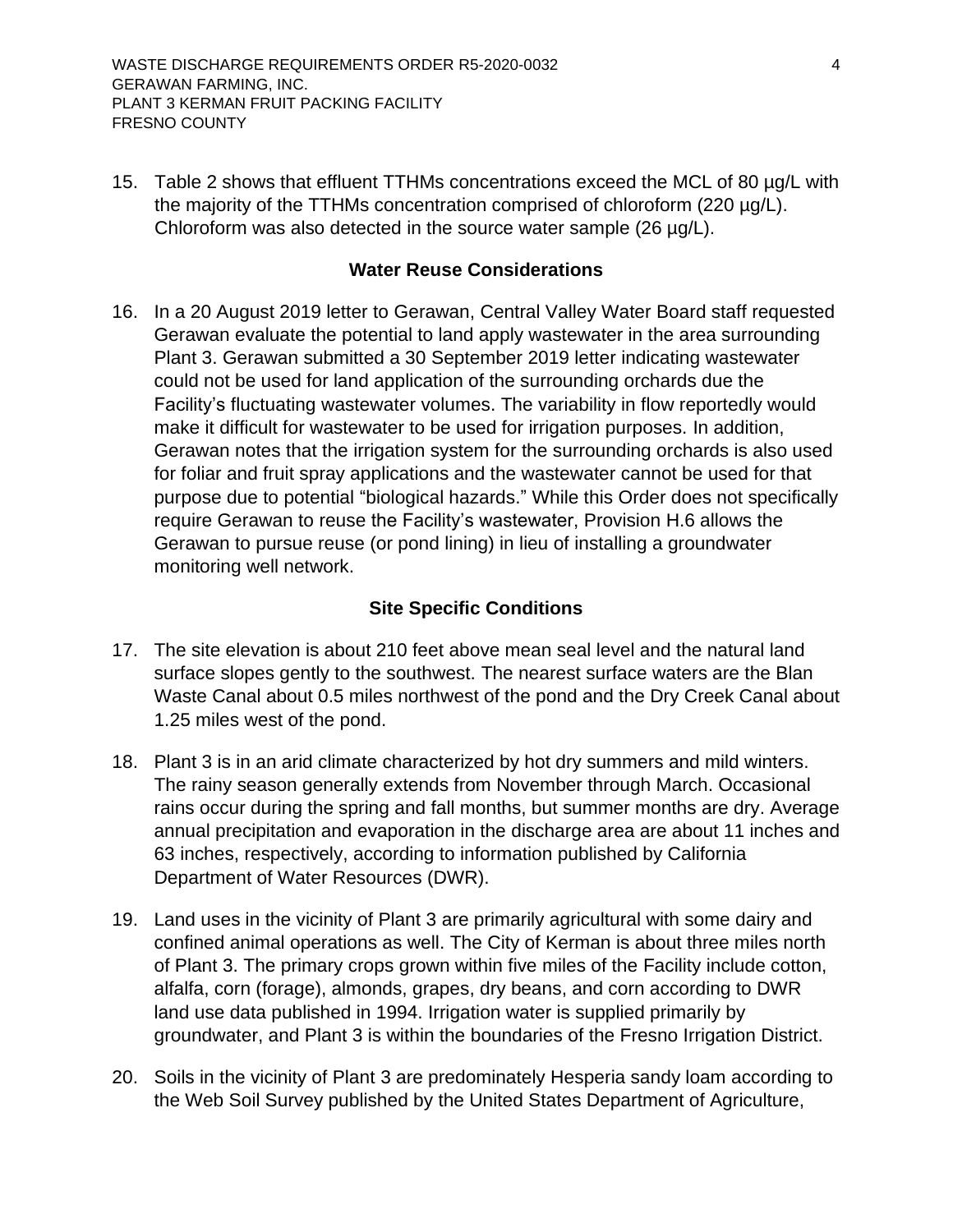Natural Resources Conservation Service. Hesperia sandy loam and has a land capacity classification of 3s. Soils with "Class 3" have severe limitations that restrict the choice of plant or that require special conservation practices. The subclass "s" indicates that soils have limitations within the root zone, such as shallowness of the root zone, a high content of stones, a low available water capacity, low fertility, and excessive salinity or sodicity.

21. According to the Federal Emergency Management Agency (FEMA) [Flood](https://msc.fema.gov/portal)  [Insurance Rate Map](https://msc.fema.gov/portal) (https://msc.fema.gov/portal), Plant 3 is in Zone X. This area is outside the 500-year floodplain.

## **Groundwater Conditions**

<span id="page-9-0"></span>22. Available groundwater data for the Facility is limited. Limited groundwater data is available from the previously mentioned source water samples collected in May and June 2019. According to the [California DWR Groundwater Information Center](https://gis.water.ca.gov/app/bbat/)  [Interactive Map Application](https://gis.water.ca.gov/app/bbat/) (https://gis.water.ca.gov/app/bbat/), depth to groundwater in the vicinity of the Facility is approximately 160 feet bgs. Regional groundwater flow direction is to the south/southwest. Furthermore, regional groundwater quality data can be found on the [State Water Resources Control](https://gamagroundwater.waterboards.ca.gov/gama/gamamap/public/)  [Board's Groundwater Ambient Monitoring and Assessment Program \(GAMA\)](https://gamagroundwater.waterboards.ca.gov/gama/gamamap/public/)  [Information System](https://gamagroundwater.waterboards.ca.gov/gama/gamamap/public/) (https://gamagroundwater.waterboards.ca.gov/gama/gamamap/public/). Using the GAMA Information System, several wells are in the vicinity of Plant 3. Well 14S18E0B0001M (E0B0001M) is located about a mile northwest and upgradient of Plant 3 and well 14S18E29C001M (E29C001M) is about 0.75 miles north of Plant 3. The GAMA Information System had data for both wells dating from 7 September 1956 through 30 April 1984, and the results are summarized in Table 3.

| Constituent/<br><b>Parameter</b> | <b>Units</b> | Well<br>E29C001M | Well<br>E0B0001M | Well<br>E0B0001M | <b>Source</b><br><b>Water</b> |
|----------------------------------|--------------|------------------|------------------|------------------|-------------------------------|
| Date Sampled                     | --           | 9/7/56           | 7/26/73          | 4/30/84          | 6/3/19                        |
| Alkalinity                       | mg/L         | 163              | 167              | 186              | 290                           |
| Chloride                         | mg/L         | 52               | 97               | 85               | 43                            |
| <b>EC</b>                        | umhos/cm     | 528              | 789              | 958              | 840                           |
| Nitrate (as N)                   | mg/L         | 2.2              | 7.7              | 10               | 11                            |
| pH                               | <b>S.U.</b>  | 7.9              | 7.8              | 7.7              | 7.7                           |
| Sulfate                          | mg/L         | 12               |                  | 49               | 37                            |
| Sodium                           | mg/L         | 29               | 62               | 64               | 74                            |
| <b>TDS</b>                       | mg/L         |                  |                  | 610              | 570                           |

### **Table 3 - Plant 3 Source Water and Historical Regional Groundwater Results**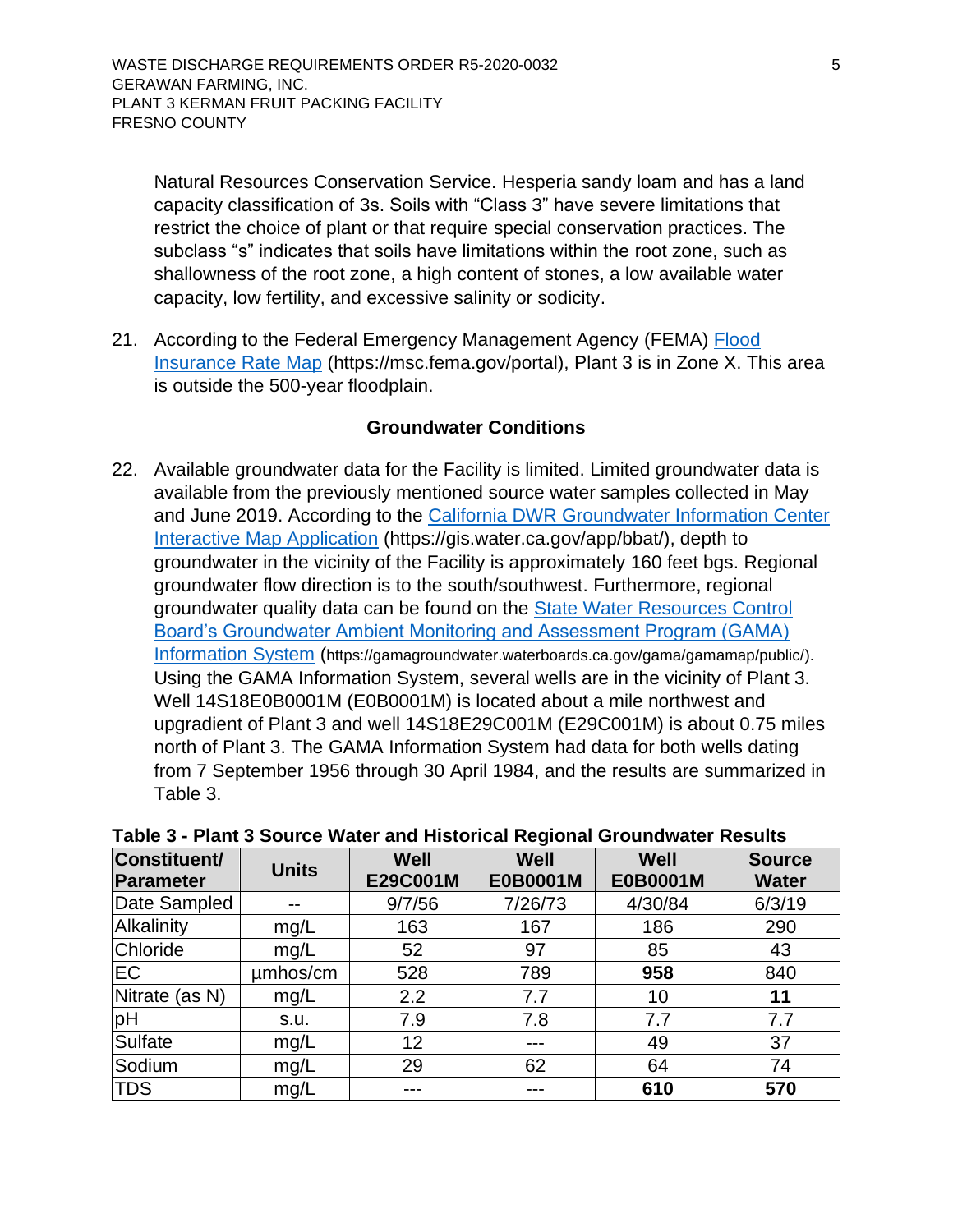23. The results indicate groundwater quality was of good quality in 1956 with no exceedance of water quality objectives reported. However, based on this data, water quality concentrations for salt and nitrate appear to have increased over the decades. EC and TDS concentrations exceeded their respective MCLs in the 1984 sample, and nitrate and TDS concentrations exceeded their respective MCLs in the 2019 source water sample.

### **Legal Authorities**

<span id="page-10-0"></span>24. This Order is adopted pursuant to Water Code section 13263, subdivision (a), which provides in pertinent part as follows:

> *The regional board, after any necessary hearing, shall prescribe requirements as to the nature of any proposed discharge, existing discharge, or material change in an existing discharge…, with relation to the conditions existing in the disposal area or receiving waters upon, or into which, the discharge is made or proposed. The requirements shall implement any relevant water quality control plans that have been adopted, and shall take into consideration the beneficial uses to be protected, the water quality objectives reasonable required for that purpose, other waste discharges, the need to prevent nuisance, and the provisions of Section 13241.*

- 25. Compliance with section 13263, subdivision (a), including implementation of applicable water quality control plans, is discussed in the findings below.
- 26. The ability to discharge waste is a privilege, not a right, and adoption of this Order shall not be construed as creating a vested right to continue discharging waste. (Wat. Code, § 13263, subd. (g).)
- 27. This Order and its associated Monitoring and Reporting Program (MRP) are also adopted pursuant to Water Code section 13267, subdivision (b)(1), which provides as follows:
	- [T]*he regional board may require that any person who has discharged, discharges, or is suspected of having discharged or discharging, or who proposes to discharge waste … shall furnish, under penalty of perjury, technical or monitoring program reports which the regional board requires. The burden, including costs, of these reports shall bear a reasonable relationship to the need for the report and the benefits to be obtained from the reports. In requiring those reports, the regional board shall provide the person with a written explanation with regard to the need for the reports, and shall*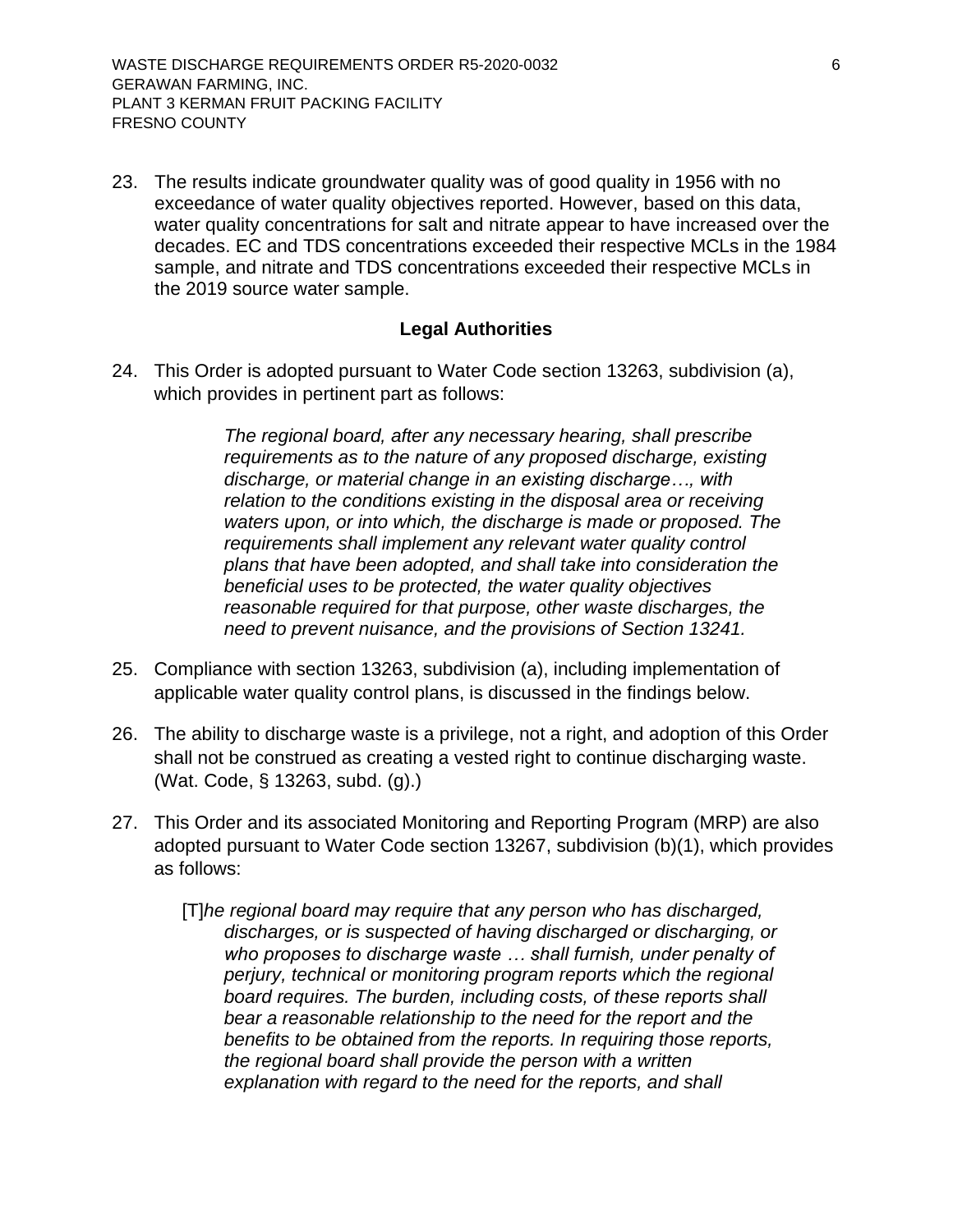## *identify the evidence that supports requiring that person to provide the reports.*

28. The reports required under this Order, as well as under the separately issued MRP, are necessary to verify and ensure compliance with WDRs. The burden associated with such reports is reasonable relative to the need for their submission.

## **Basin Plan Implementation**

- <span id="page-11-0"></span>29. Pursuant to Water Code section 13263, subdivision (a), WDRs must "implement any relevant water quality control plans…, and shall take into consideration the beneficial uses to be protected, the water quality objectives reasonably required for that purpose, other waste discharges, the need to prevent nuisance, and the provisions of Section 13241."
- 30. This Order implements the Central Valley Water Board's Water Quality Control Plan for the Tulare Lake Basin (Basin Plan), which designates beneficial uses for surface water and groundwater and establishes water quality objectives (WQOs) necessary to preserve such beneficial uses. (See Wat. Code, § 13241 et seq.)
- 31. The discharge is to a pond and any surface drainage would be to Valley Floor Waters. The beneficial uses of Valley Floor Waters within the subject hydrologic area (Fresno Hydrologic Area No. 551.30) include the following: agricultural supply (AGR); industrial service supply (IND); industrial process supply (PRO); water contact recreation (REC-1); non-water contact recreation (REC-2); warm freshwater habitat (WARM); wildlife habitat (WILD); groundwater recharge (GWR); and preservation and enhancement of rare, threatened, and endangered species (RARE).
- 32. Per the Basin Plan, beneficial uses of underlying groundwater at the Facility and LAA are as follows: municipal and domestic supply (MUN); agricultural supply (AGR); industrial service supply (IND); industrial process supply (PRO); water contact recreation (REC-1), and wildlife habitat (WILD).
- 33. The Basin Plan establishes narrative water quality objectives for chemical constituents, taste and odors, and toxicity. The toxicity objective, in summary, requires that groundwater be maintained free of toxic substances in concentrations that produce detrimental physiological responses in human, plant, animal, or aquatic life associated with designated beneficial uses.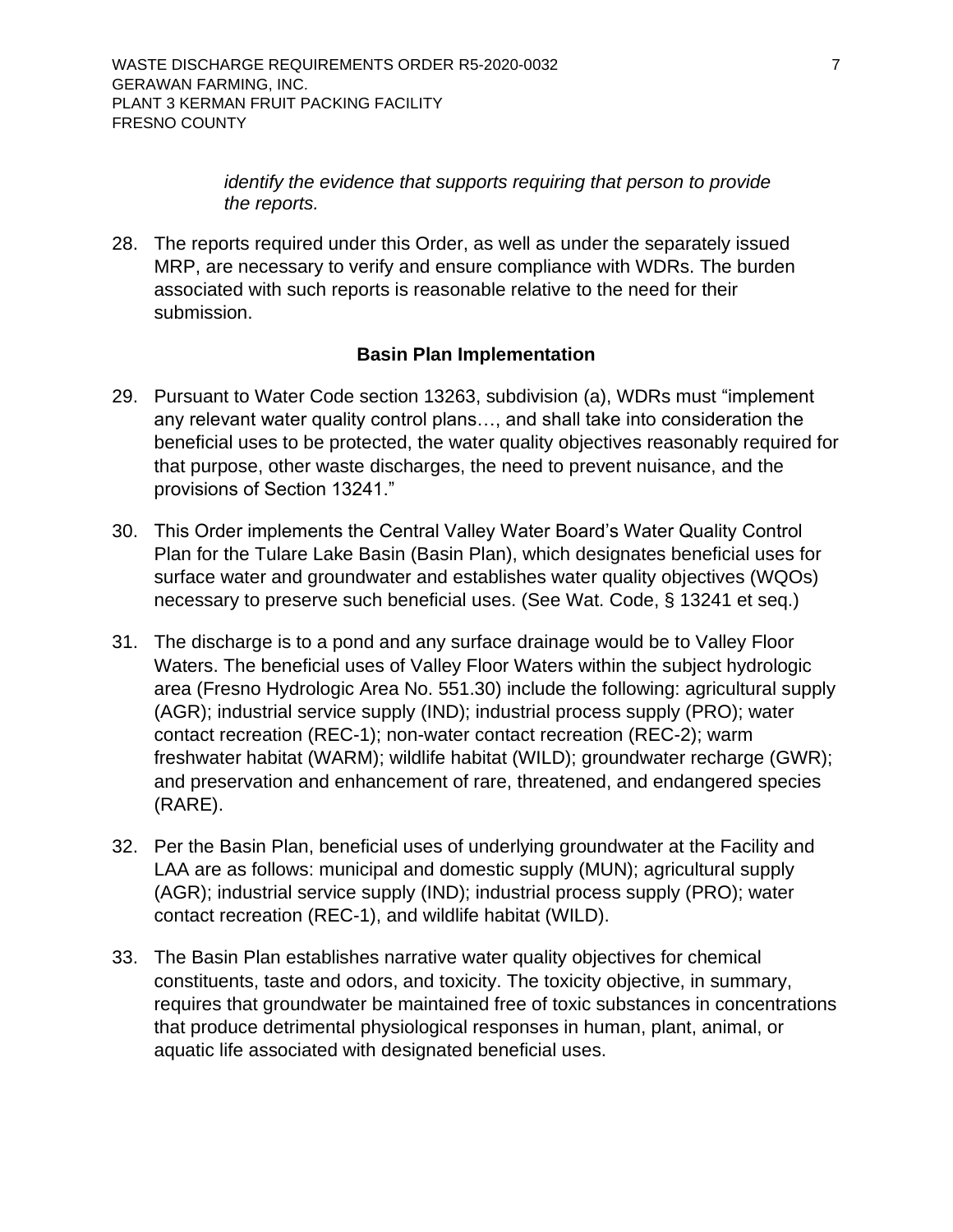- 34. The Basin Plan's narrative WQO's for chemical constituents require MUN-designated water to at least meet the MCLs specified in California Code of Regulations, title 22 (Title 22). The Basin Plan recognizes that the Central Valley Water Board may apply limits more stringent than MCLs to ensure that waters do not contain chemical constituents in concentrations that adversely affect beneficial uses.
- 35. The narrative WQO for toxicity provides that groundwater shall be maintained free of toxic substances in concentrations producing detrimental physiological responses in human, animal, plant or aquatic life associated with designated beneficial uses.
- 36. Quantifying a narrative WQO requires a site-specific evaluation of those constituents that have the potential to impact water quality and beneficial uses. The Basin Plan states that when compliance with a narrative objective is required to protect specific beneficial uses, the Central Valley Water Board will, on a case-by-case basis, adopt numerical limitations to implement the narrative objective.
- 37. In the absence of specific numerical water quality limits, the Basin Plan methodology is to consider any relevant published criteria. General salt tolerance guidelines, such as *Water Quality of Agriculture* by Ayers and Westcot and similar references indicate that yield reductions in nearly all crops are not evident when irrigation water has an electrical conductivity (EC) of less than 700 μmhos/cm. There is, however, an eight- to ten-fold range in salt tolerance for agricultural crops and the appropriate salinity values to protect agriculture in the Central Valley are considered on a case-by-case basis. It is possible to achieve full yield potential with groundwater EC up to 3,000 μmhos/cm, if the proper leaching fraction is provided to maintain soil salinity within the tolerance of the crop.

## **Salt and Nitrate Control Programs Reopener**

- <span id="page-12-0"></span>38. The Central Valley Water Board adopted Basin Plan amendments incorporating new programs for addressing ongoing salt and nitrate accumulation in the Central Valley at its 31 May 2018 Board Meeting. The Basin Plan Amendments were conditionally approved by the State Water Board on 16 October 2019 and the Office of Administrative Law on 15 January 2020.
- 39. For nitrate, dischargers that are unable to comply with stringent nitrate requirements will be required to take on alternate compliance approaches that involve providing replacement drinking water to persons whose drinking water is affected by nitrates. Dischargers could comply with the new nitrate program either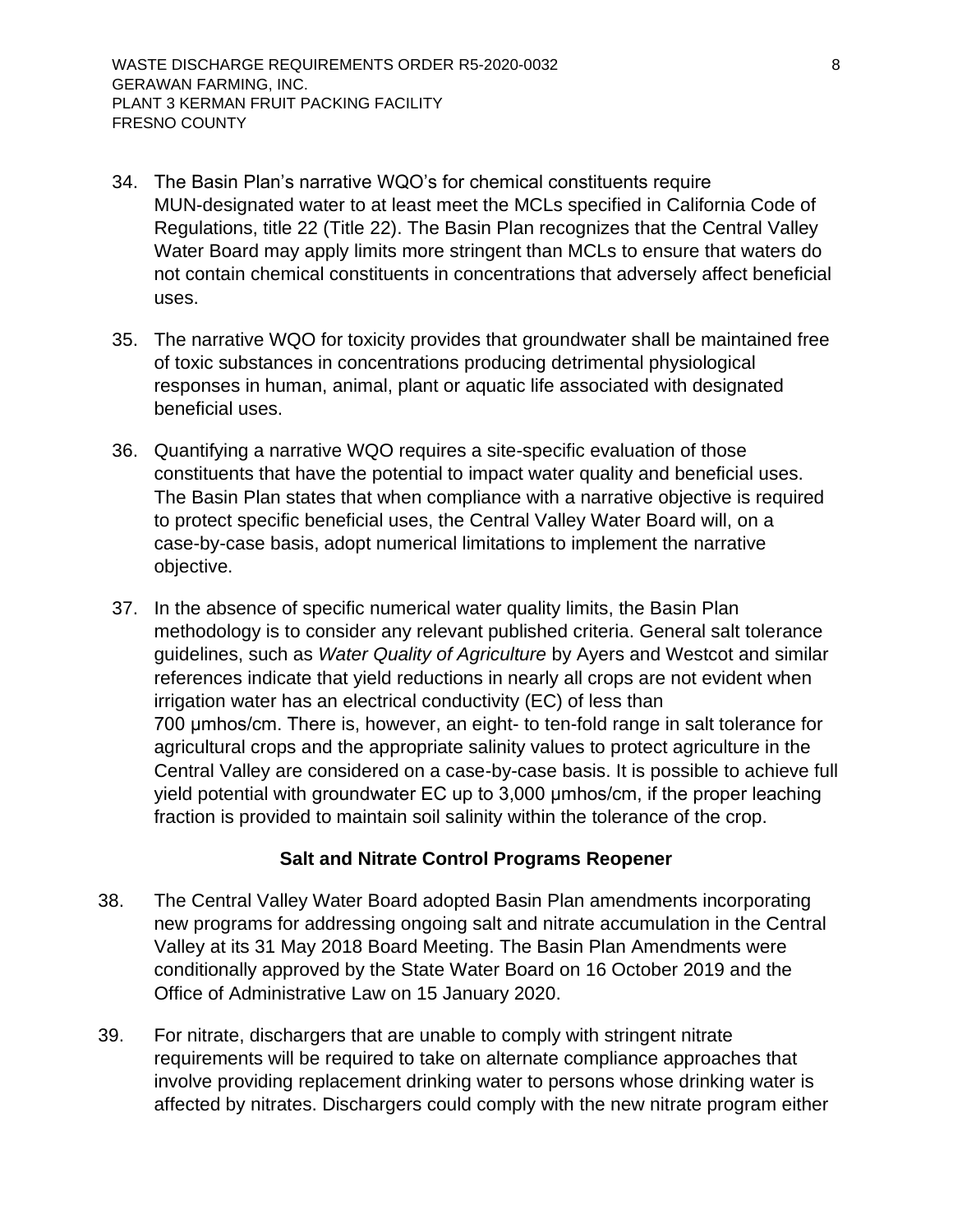individually or collectively with other dischargers. For salinity, dischargers that are unable to comply with stringent salinity requirements would instead need to meet performance-based requirements and participate in a basin-wide effort to develop a long-term salinity strategy for the Central Valley. As these strategies are implemented, the Central Valley Water Board may find it necessary to modify the requirements of these WDRs to ensure the goals of the Salt and Nitrate Control Programs are met.

40. Pursuant to the Basin Plan amendments, dischargers will receive a Notice to Comply with instructions and obligations for the Salt Control Program within one year of the effective date of the amendments (17 January 2020). Upon receipt of the Notice to Comply, the District will have no more than six months to inform the Central Valley Water Board of their choice between Option 1 (Conservative Option for Salt Permitting) or Option 2 (Alternative Option for Salt Permitting). For the Nitrate Control Program, Plant 3 falls within Groundwater Basin 5-22.08 (San Joaquin Valley – Kings), a Priority 1 Basin. Dischargers within a Priority 1 Basin will receive a Notice to Comply for the Nitrate Control Program within one year of the Basin Plan Amendments becoming effective (17 January 2020).

## **Compliance with the Antidegradation Policy**

- <span id="page-13-0"></span>41. The *Statement of Policy with Respect to Maintaining High Quality Waters in California*, State Water Board Resolution 68-16 (Antidegradation Policy), which is incorporated as part of the Basin Plan, prohibits the Central Valley Water Board from authorizing degradation of "high quality waters" unless it is shown that such degradation: (1) will be consistent with the maximum benefit to the people of California; (2) will not unreasonably affect beneficial uses, or otherwise result in water quality less than as prescribed in applicable policies; and (3) is minimized through the discharger's best practicable treatment or control (BPTC).
- 42. Based on the data presented in Tables 1, 2, and 3 above, the constituents of concern that have the potential to degrade groundwater underlying Plant 3 include salinity, nitrogen, and TTHMs as discussed below.
	- a. **Salinity.** For salinity, this Order includes a performance based 12-month rolling average EC limit requiring the discharge not exceed the 12-month flow weighted average EC of the source water plus 400 umhos/cm. TDS and EC effluent concentrations slightly exceed their respective MCLs. Based on available data, the Facility's operation contributes approximately 260 µmhos/cm increase in EC and about 450 mg/L increase in TDS. The larger increase in TDS compared to EC is likely attributable to the addition of organic dissolved solids, not fixed dissolved solids in the waste stream. While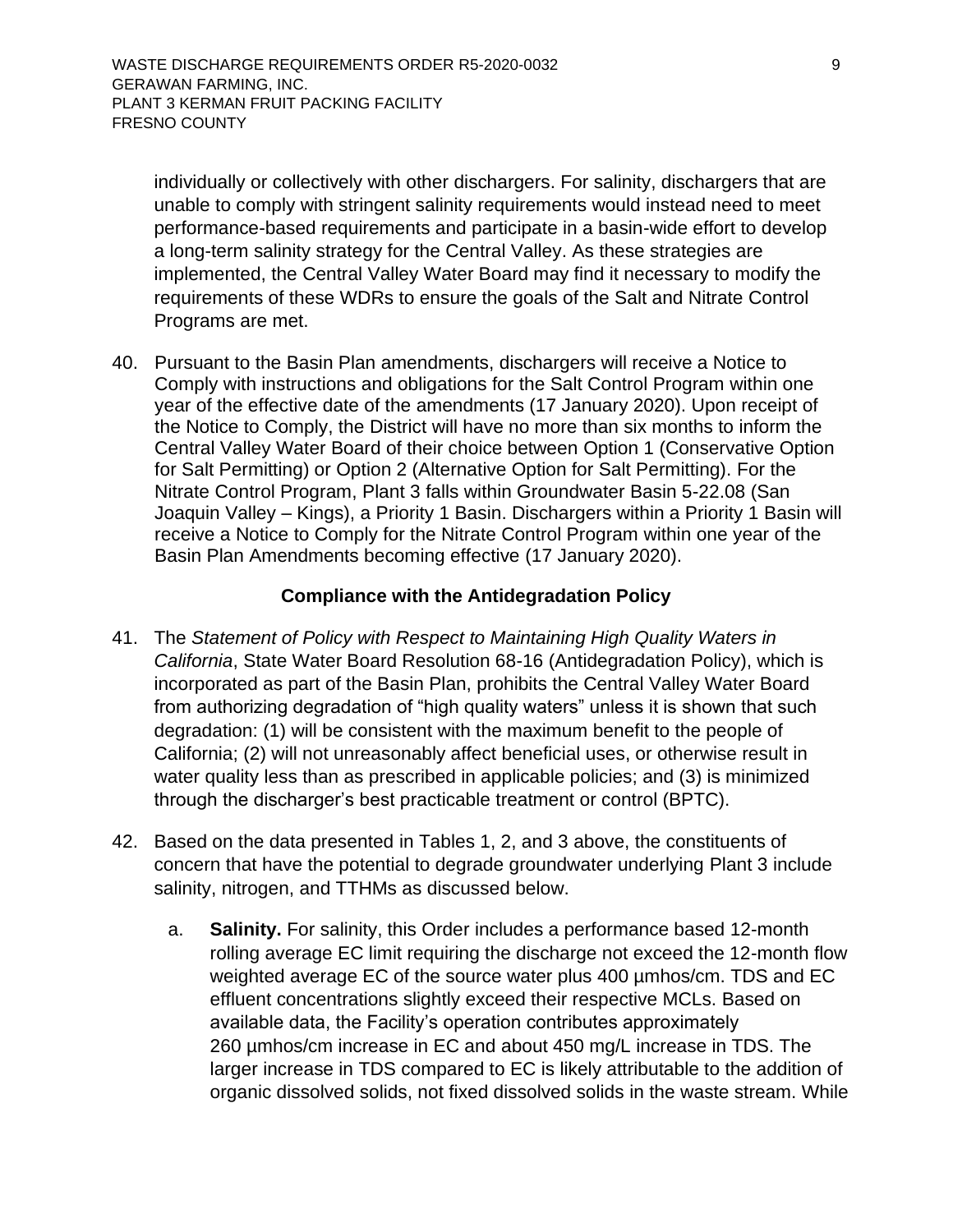not conclusive, this characterization appears to be confirmed with the one FDS influent and effluent sample from 2019, which only shows a net increase of approximately 170 mg/L in FDS. Nevertheless, the effluent EC appears to exceed regional groundwater EC levels. Based on the available data, the Discharger may choose to participate in the alternative salinity permitting approach for the Salt Control Program.

This Order also includes Provision H.5 requiring the Discharger to develop and implement a Salinity Reduction Study Work Plan to identify and address sources of salinity to and from the Plant 3. Furthermore, Provision H.6 requires the Discharger to develop a groundwater monitoring well network to determine the Facility's impact on underlying groundwater (or alternatively either line the evaporation/percolation pond or find land application areas [LAA] to reuse the Facility's effluent).

- b. **Nitrogen.** Nitrate (as N) effluent results in the limited two sample data set averaged 12 mg/L and source water was 11 mg/L. Both values slightly exceed the primary MCL of 10 mg/L. Furthermore, the Facility's one effluent total nitrogen result was 16 mg/L compared to 11 mg/L in the source water. As previously mentioned, the Facility is in a Priority 1 Groundwater Basin for the Nitrate Control Program and, therefore, within the next year, will receive a Notice to Comply with the Nitrate Control Program. Since effluent concentrations exceed not only the primary MCL for nitrate, but the 7.5 mg/L nitrate trigger established in the Nitrate Control Program, the Discharger may pursue the Pathway B (Management Zone) approach to comply with the program. Furthermore, Provision H.6 requires the Discharger to develop a groundwater monitoring well network to determine the Facility's impact on underlying groundwater (or alternatively either line the evaporation/percolation pond or find LAAs to reuse the Facility's effluent at).
- c. **Trihalomethanes (TTHMs).** The Discharger uses chlorine in the fruit washing process, which may produce disinfection byproducts like TTHMs. Generally, disinfection byproducts are not a significant concern for land discharges because attenuation in the soil column (primarily by anaerobic biodegradation). However, TTHMs in the effluent (240 mg/L) exceed the MCL of 80 mg/L, with chloroform comprising the majority of the TTHMs at 220 mg/L. Source water contained chloroform at 26 mg/L. While low and below the MCL, the detection in the source water sample (underlying groundwater) potentially indicates that the Facility's discharge might be contributing the TTHMs in groundwater. As part of the effort to evaluate groundwater conditions/quality both upgradient and downgradient of Plant 3, this Order contains Provision H.6 that requires the Discharger to develop a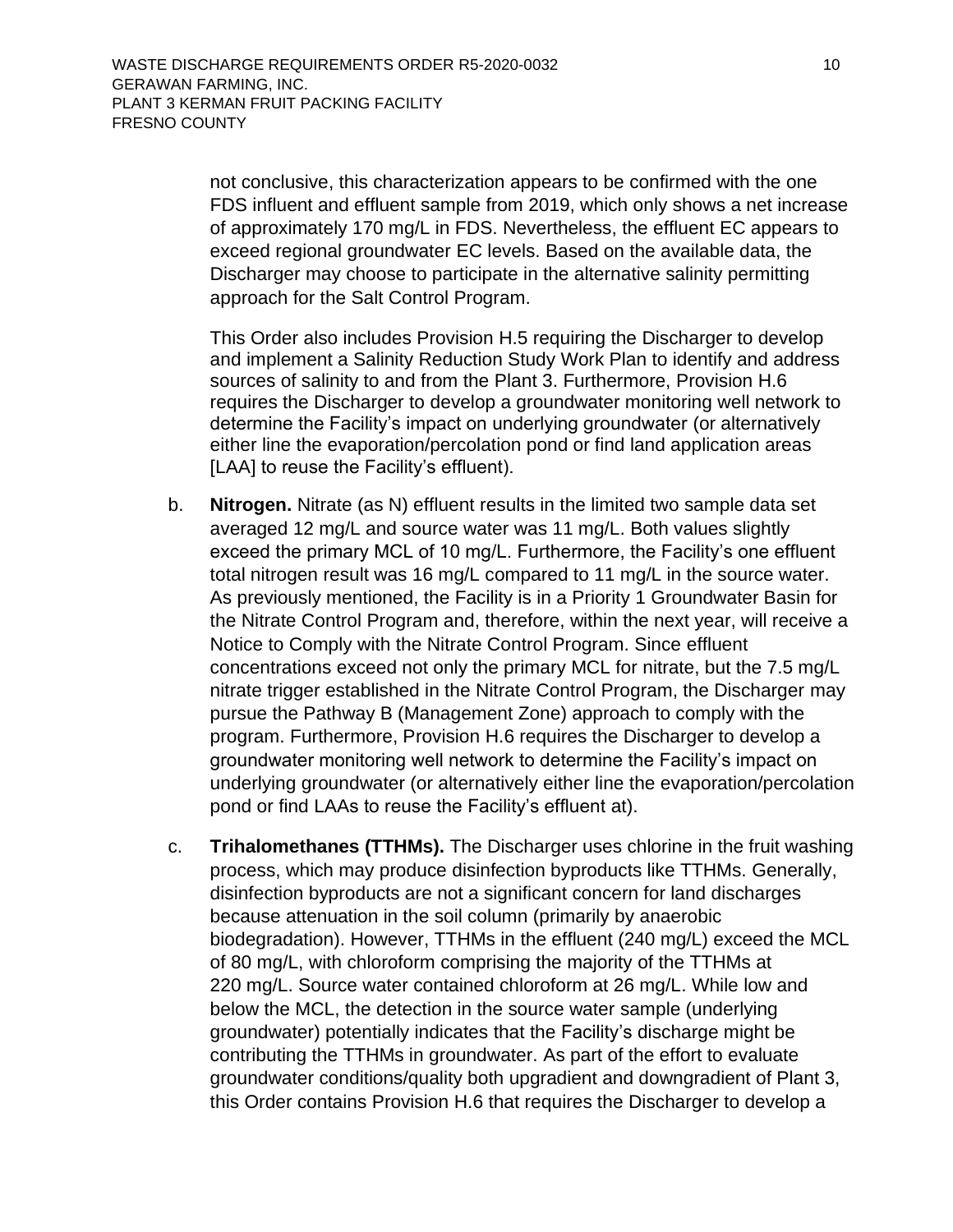groundwater monitoring well network to determine the Facility's impact on underlying groundwater (or alternatively either line the evaporation/percolation pond or find LAAs to reuse the Facility's effluent at).

- 43. The Discharger implements, or will implement, as required by this Order, the following BPTC measures:
	- a. Manual solids removal (culls) during processing;
	- b. Limited duration of discharge (early May through late September);
	- c. Compliance with the Salt and Nitrate Control Programs;
	- d. Compliance with a 12-month rolling average EC effluent limitation of 400 µmhos/cm plus source water;
	- e. Preparation and implementation of a Salinity Reduction Study Work Plan; and
	- f. Preparation and implementation of a Groundwater Quality Evaluation Work Plan or Alternative Work Plan as described in Provision H.6.
- 44. The Discharger's implementation of the above-listed BPTC measures will minimize the extent of water quality degradation resulting from the Facility's continued operation.
- 45. Economic prosperity of valley communities and associated industry is of maximum benefit to the people of the state and, therefore, sufficient reason exists to accommodate growth and limited groundwater degradation around the Facility, provided that the terms of the Basin Plan are met. Degradation of groundwater by some typical waste constituents released with discharge from the Facility after effective source reduction, treatment and control, and considering the best efforts of the Discharger and magnitude of degradation, is of maximum benefit to the people of the state. he Facility contributes to the economic prosperity of the region by providing employment (25 year-round positions and seasonal employment of 55 to 536 people); by providing incomes for numerous aligned businesses; and by providing a tax base for local and county governments. Economic prosperity of Valley communities and associated industries is of maximum benefit to the people of the state and, therefore, sufficient reason to accommodate growth and limited groundwater degradation provided terms of the Basin Plan are met. Accordingly, to the extent that any degradation occurs as the result of the Facility's continued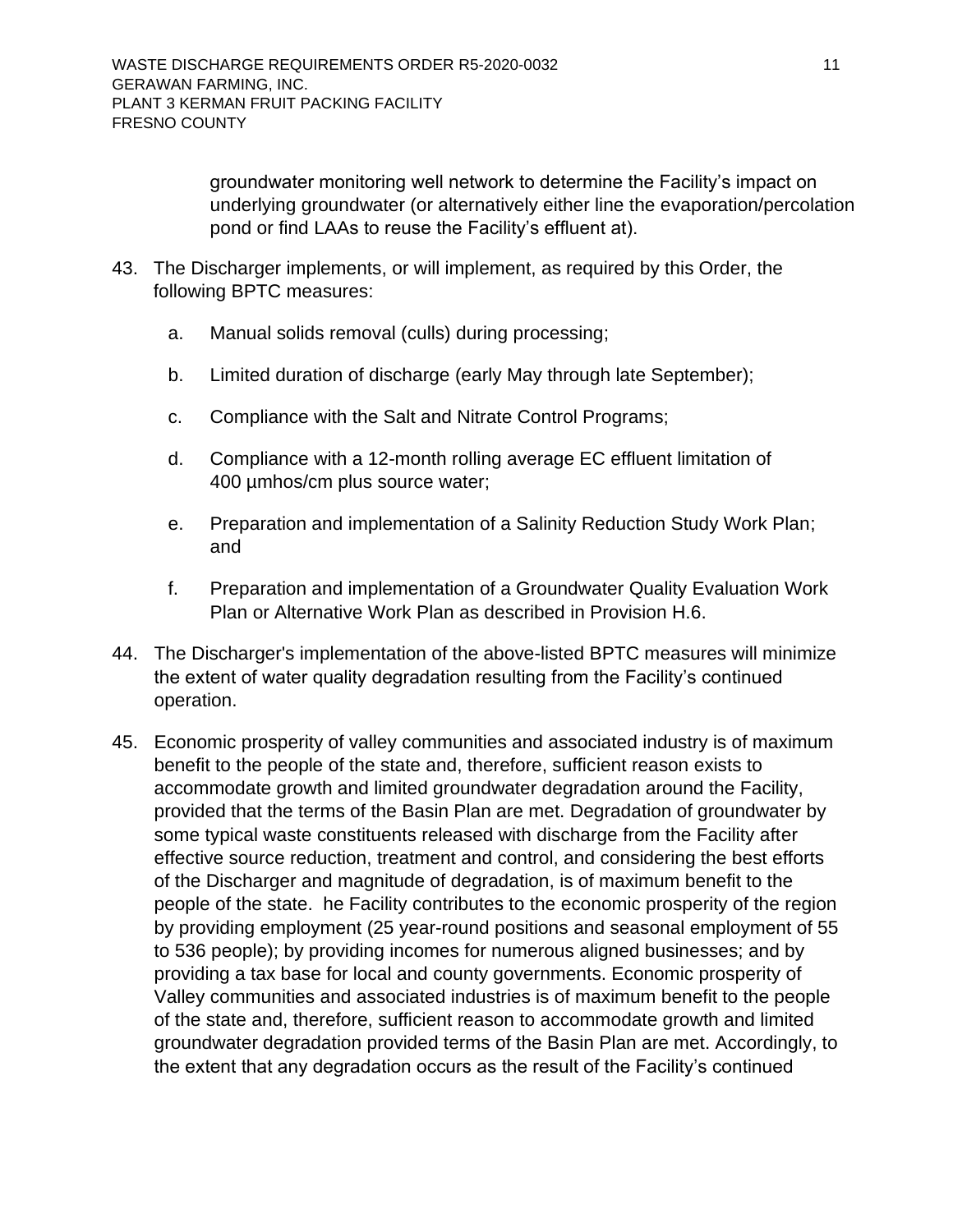operation, such degradation is consistent with the maximum interest of the people of the State of California.

46. Based on the foregoing, the adoption of this Order is consistent with the State Water Board's Antidegradation Policy.

# **California Environmental Quality Act (CEQA)**

- <span id="page-16-0"></span>47. The issuance of this Order, which prescribes requirements and monitoring of waste discharges at an existing facility, with negligible or no expansion of its existing use, is exempt from the procedural requirements of the California Environmental Quality Act (CEQA), Public Resources Code section 21000 et seq., pursuant to California Code of Regulations, title 14, section 15301 (CEQA Guidelines).
- 48. To the extent that the construction of any new basins, ponds and/or surface impoundments are authorized under this Order, such features involve minor alterations to land, which are exempt from CEQA procedural requirements pursuant to California Code of Regulations, title 14, section 15304 (CEQA Guidelines).
- 49. This Order is further exempt from CEQA procedural requirements insofar as it is adopted for protection of the environment and does not authorize construction activities or the relaxation of standards allowing for environmental degradation, in accordance with California Code of Regulations, title 14, section 15308 (CEQA Guidelines).

# **Other Regulatory Considerations**

- <span id="page-16-1"></span>50. Pursuant to Water Code section 106.3, subdivision (a), it is "the established policy of the state that every human being has the right to safe, clean, affordable, and accessible water adequate for human consumption, cooking, and sanitary purposes." Although this Order is not subject to Water Code section 106.3, as it does not revise, adopt or establish a policy, regulation or grant criterion, (see § 106.3, subd. (b)), it nevertheless promotes the policy by requiring discharges to meet maximum contaminant levels (MCLs) for drinking water, which are designed to protect human health and ensure that water is safe for domestic use.
- 51. Based on the threat and complexity of the discharge, Plant 3 is determined to be classified as 2C as defined below: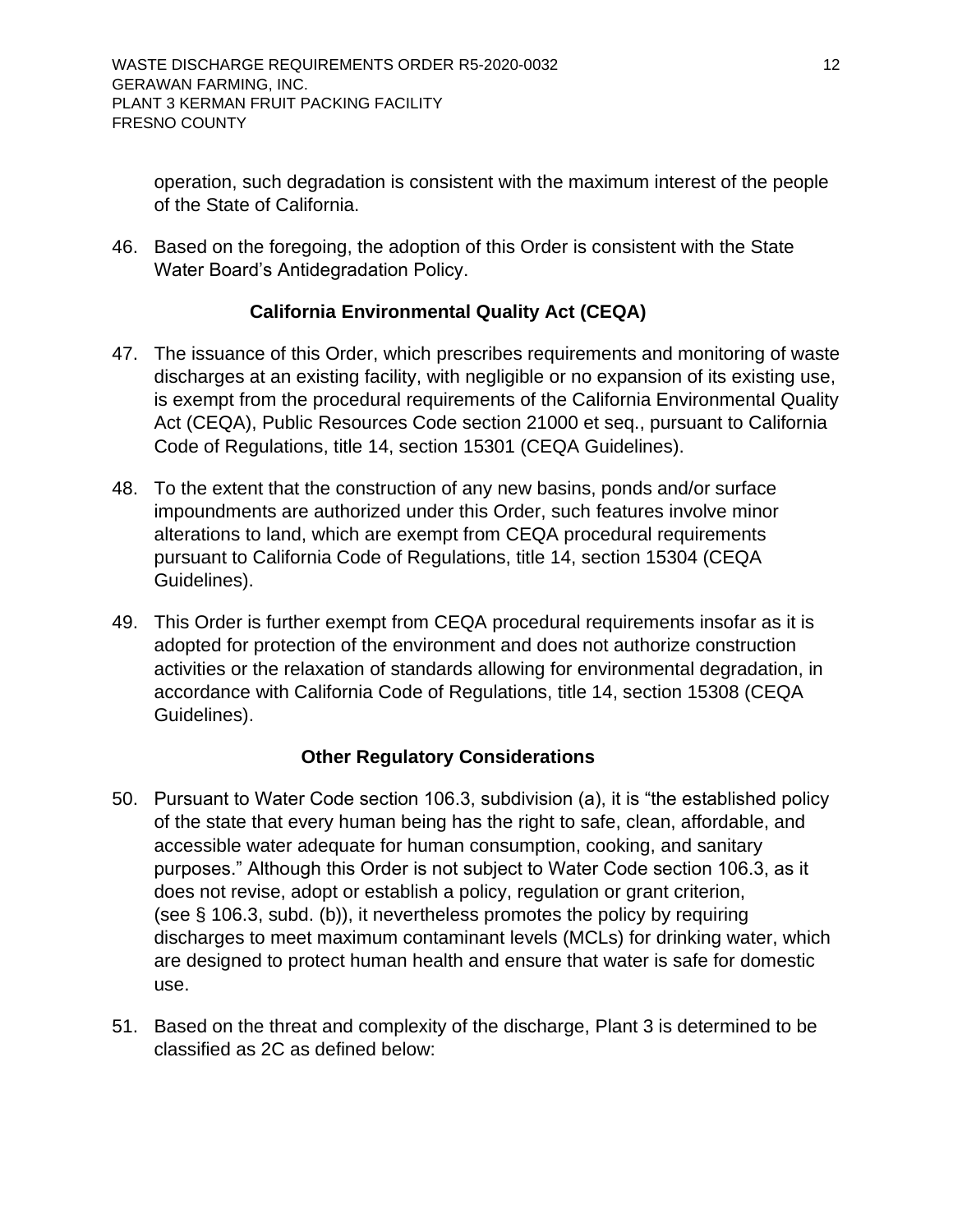- a. Category 2 threat to water quality: "Those discharges of waste that could impair the designated beneficial uses of the receiving water, cause shortterm violations of water quality objectives, cause secondary drinking water standards to be violated, or cause a nuisance."
- b. Category C complexity: "Any discharger for which waste discharge requirements have been prescribed pursuant to Section 13263 of the Water Code not included in Category A or Category B as described above. Included are dischargers having no waste treatment systems or that must comply with best management practices, dischargers having passive treatment and disposal systems, or dischargers having waste storage systems with land disposal."
- 52. This Order, which prescribes WDRs for discharges of wastewater, is exempt from the prescriptive requirements of California Code of Regulations, title 27 (Title 27), section 20005 et seq. (See Cal. Code Regs., tit. 27, § 20090, subd. (b).)
- 53. Because all storm water at the Facility is collected and disposed in the onsite evaporation/percolation pond, the Discharger is not be required to obtain coverage under the *Statewide General Permit for Storm Water Discharges Associated with Industrial Activities,* State Water Board Order 2014-0057-DWQ, NPDES Permit No. CAS000001 (Industrial General Permit) at this time.

# **Scope of Order**

- <span id="page-17-0"></span>54. This Order is strictly limited in scope to those waste discharges, activities and processes described and expressly authorized herein.
- 55. Pursuant to Water Code section 13264, subdivision (a), the Discharger is prohibited from initiating the discharge of new wastes (i.e., other than those described herein), or making material changes to the character, volume and timing of waste discharges authorized herein, without filing a new Report of Waste Discharge (RWD) per Water Code section 13260.
- 56. Failure to file a new RWD before initiating material changes to the character, volume or timing of discharges authorized herein, shall constitute an independent violation of these WDRs.
- 57. This Order is also strictly limited in applicability to those individuals and/or entities specifically designated herein as "Discharger," subject only to the discretion to designate or substitute new parties in accordance with this Order.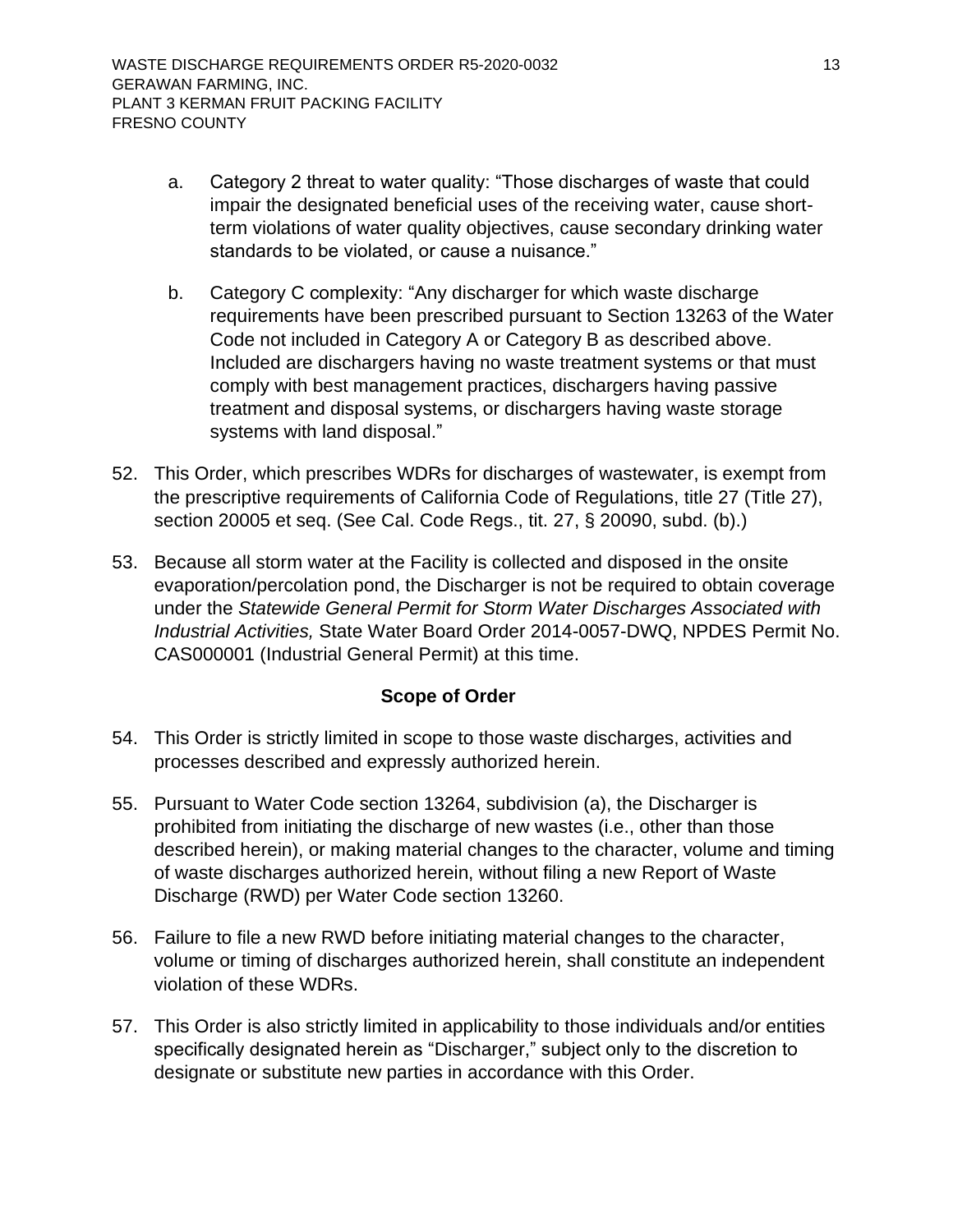## **Procedural Matters**

- <span id="page-18-0"></span>58. All of the above information, as well as the information contained in the attached Information Sheet (incorporated herein), was considered by the Central Valley Water Board in prescribing the WDRs set forth below.
- 59. The Discharger, interested agencies and other interested persons were notified of the Central Valley Water Board's intent to prescribe the WDRs in this Order, and provided an opportunity to submit their written views and recommendations at a public hearing. (See Wat. Code, § 13167.5.)
- 60. At a public meeting, the Central Valley Water Board heard and considered all comments pertaining to the discharges regulated under this Order.
- 61. The Central Valley Water Board will review and revise the WDRs in this Order as necessary.

## **REQUIREMENTS**

<span id="page-18-1"></span>**IT IS HEREBY ORDERED**, pursuant to Water Code sections 13263 and 13267, that the Discharger and their agents, employees and successors shall comply with the following:

## <span id="page-18-2"></span>**A. Discharge Prohibitions**

- 1. Discharge of wastes to surface waters or surface water drainage courses is prohibited.
- 2. Discharge of waste classified as "hazardous," as defined in the California Code of Regulations, title 22, section 66261.1 et seq., is prohibited.
- 3. Treatment system bypass of untreated or partially treated waste is prohibited, except as allowed by Standard Provision E.2 of the *Standard Provisions and Reporting Requirements for Waste Discharge Requirements,* dated 1 March 1991 (SPRRs), the entirety of which is incorporated herein.
- 4. Discharge of waste at a location or in a manner different from that described in the Findings is prohibited.
- 5. Discharge of toxic substances into any wastewater treatment system or the disposal field such that biological treatment mechanisms are disrupted is prohibited.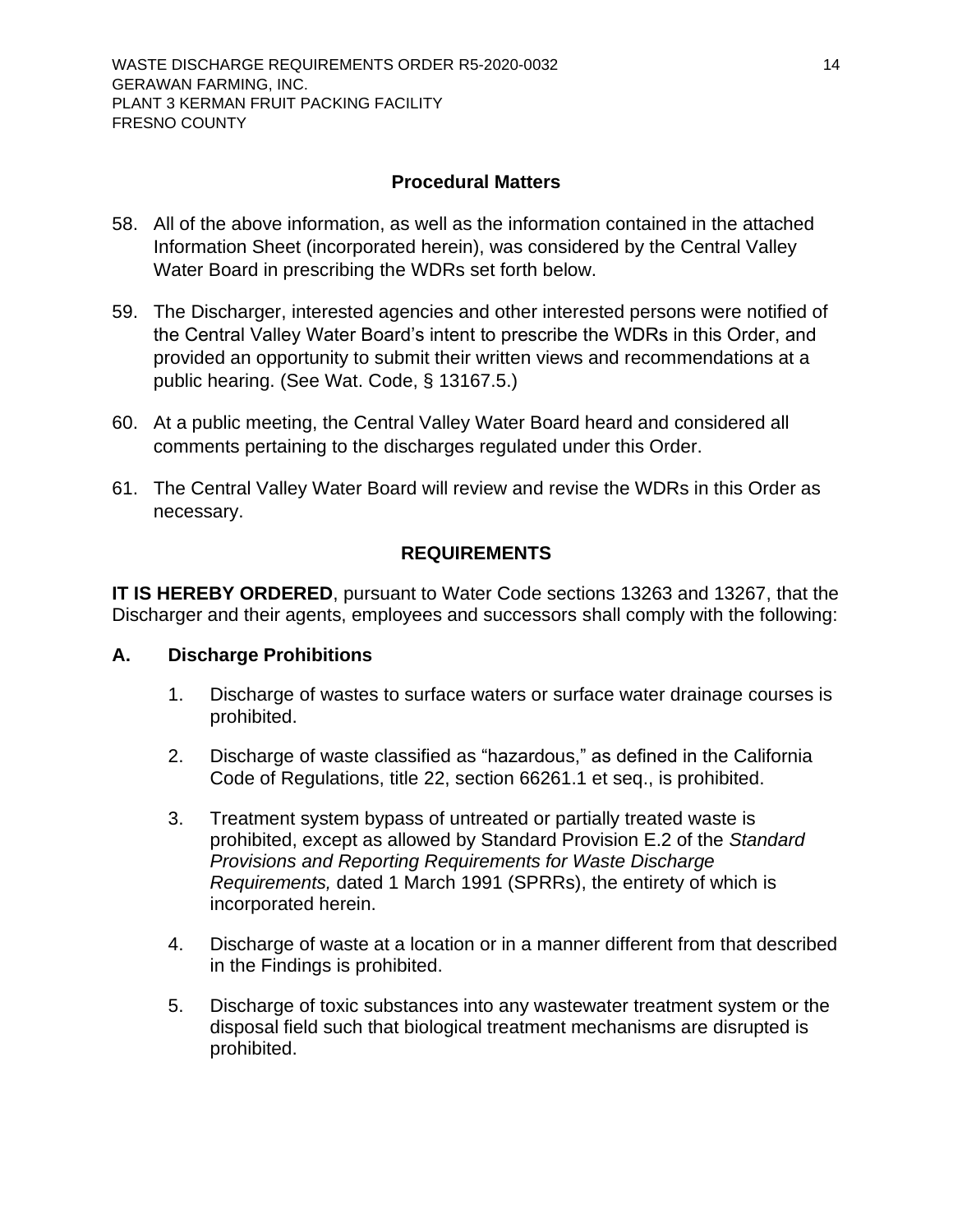- 6. Discharge of domestic wastewater to the evaporation/percolation pond is prohibited.
- 7. Discharge of process wastewater (e.g., wash waster) to septic systems is prohibited.

## <span id="page-19-0"></span>**B. Effluent Limitations**

1. The 12-month rolling average EC of the discharge (monitored at EFF-001) shall not exceed the 12-month flow-weighted average EC of the source water plus 400 umhos/cm. Compliance with this effluent limitation shall be determined monthly.

## <span id="page-19-1"></span>**C. Flow Limitations**

- 1. The process wastewater discharge to the evaporation/percolation pond shall not exceed the following (monitored at EFF-001):
	- a. An annual discharge of 12.35 million gallons, or
	- b. A maximum daily flow of 130,000 gpd.

## <span id="page-19-2"></span>**D. Discharge Specifications**

- 1. No waste constituent shall be released, discharged, or placed where it will be released or discharged, in a concentration or in a mass that causes violation of the Groundwater Limitations of this Order.
- 2. Wastewater treatment, storage, and disposal shall not cause pollution or a nuisance as defined by Water Code section 13050.
- 3. The Discharger shall operate all systems and equipment to optimize the quality of the discharger.
- 4. The discharge shall remain within the permitted wastewater pond, conveyance structures, and the LAA (if the Discharger begins reuse of the process wastewater for irrigation crops as discussed in Provision F.1 through F.9). at all times.
- 5. All conveyance, treatment, storage, and disposal systems shall be designed, constructed, operated, and maintained to prevent inundation or washout due to floods with a 100-year return frequency.
- 6. Objectionable odors shall not be perceivable beyond the limits of the Facility at an intensity that creates or threaten to create nuisance conditions.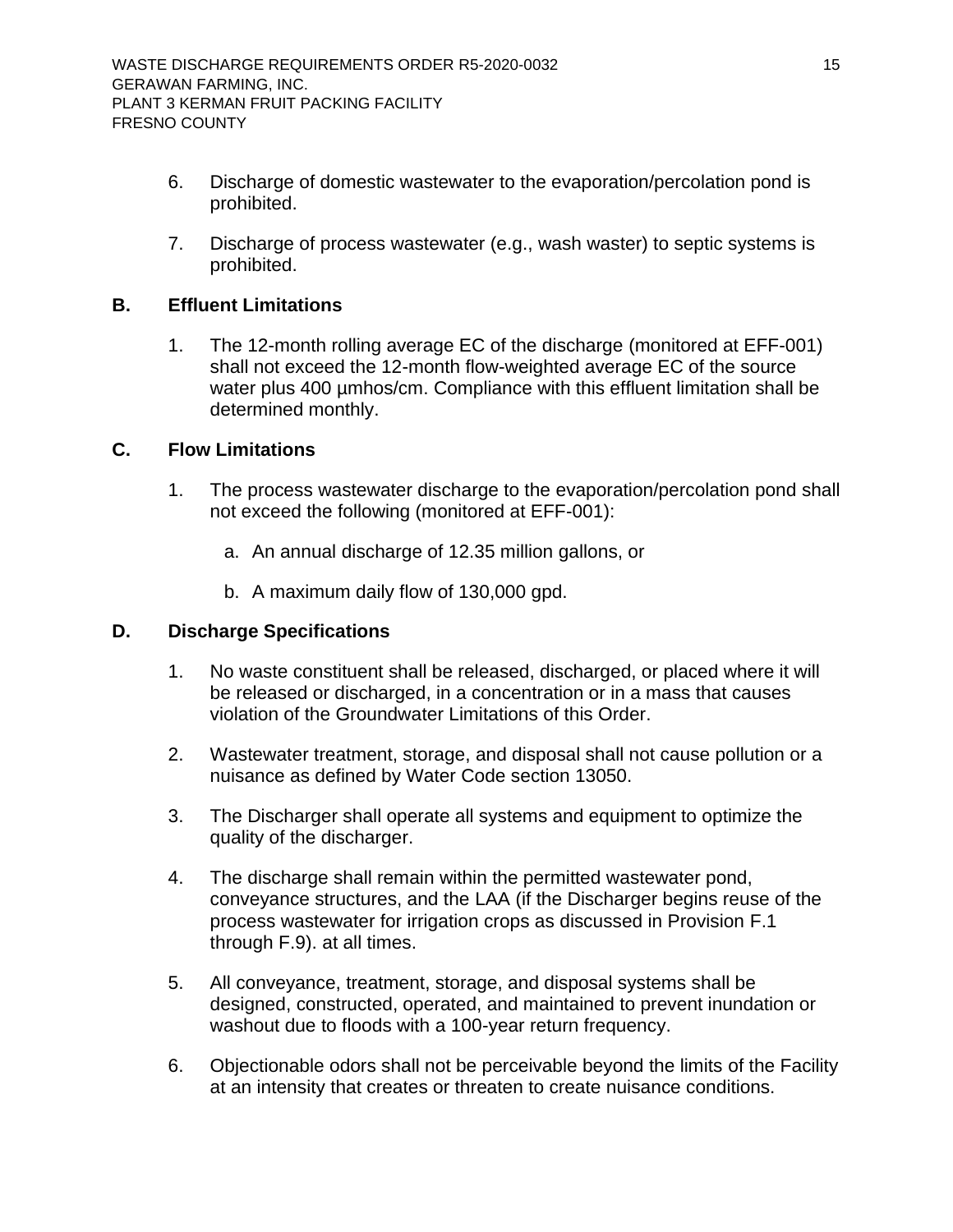- 7. As a means of ensuring compliance with Discharge Specification D.6, the dissolved oxygen (DO) content in the upper one foot of any wastewater treatment or storage pond shall not be less than 1.0 mg/L for three consecutive sampling events. Notwithstanding the DO monitoring frequency specified in the monitoring and reporting program, if the DO in the pond is below 1.0 mg/L for any single sampling event, the Discharger shall implement daily DO monitoring of that pond until the minimum DO concentration is achieved for at least three consecutive days. If the DO in the pond is below 1.0 mg/L for three consecutive days, the Discharger shall report the findings to the Central Valley Water Board in accordance with Section B.1 of the SPRRs. The written notification shall include a specific plan to resolve the low DO results within 30 days of the first date of violation.
- 8. The pond and open containment structures shall be managed to prevent breeding of mosquitos or other vectors. Specifically:
	- a. An erosion control program shall be implemented to ensure that small coves and irregularities are not created around the perimeter of the water surface.
	- b. Weeds shall be minimized through control of water depth, harvesting, or herbicides.
	- c. Dead algae, vegetation, and debris shall not accumulate on the water surface.
	- d. The Discharger shall consult and coordinate with the local Mosquito Abatement District to minimize the potential for mosquito breeding as needed to supplement the above measures.
- 9. The Discharger shall design, construct, operate, and maintain all ponds sufficiently to protect the integrity of containment dams and berms and prevent overtopping and/or structural failure. The operating freeboard in any pond shall never be less than two feet (measured vertically from the lowest possible point of overflow). As a means of management and to discern compliance with this requirement, the Discharger shall install and maintain in each pond a permanent staff gauge or other suitable measurement device with calibration marks that clearly show the water level at design capacity and enable determination of available operational freeboard.
- 10. Wastewater treatment, storage, and disposal ponds or structures shall have sufficient capacity to accommodate allowable wastewater flow, design seasonal precipitation, and ancillary inflow and infiltration during the winter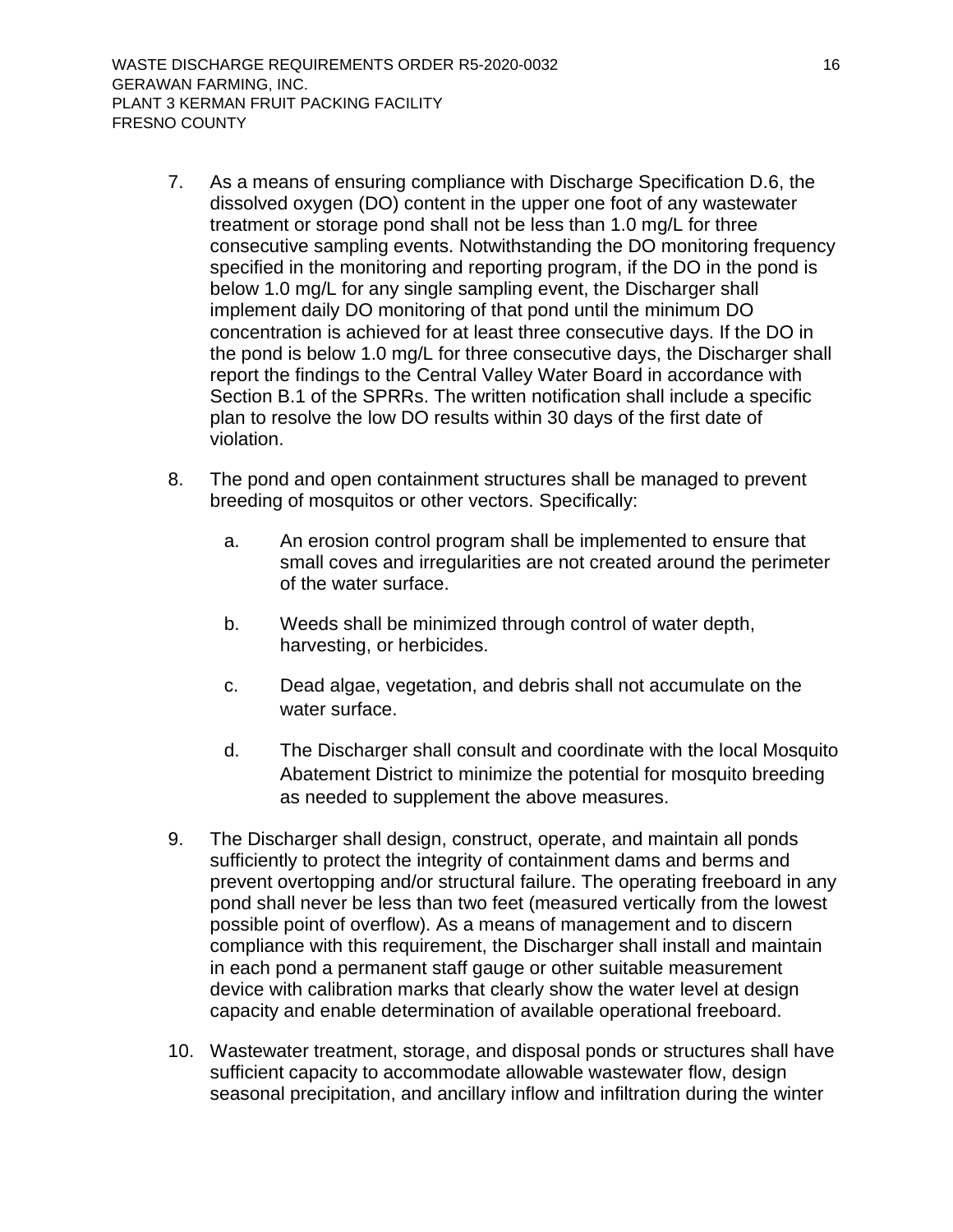while ensuring continuous compliance with all requirements of this Order. Design seasonal precipitation shall be based on total annual precipitation using a return period of 100 years, distributed monthly in accordance with historical rainfall patterns.

- 11. On or about 1 October of each year, available capacity shall at least equal the volume necessary to comply with Discharge Specifications D.9 and D.10.
- 12. The Discharger shall monitor sludge accumulation in the evaporation/percolation pond annually and shall periodically remove sludge as necessary to maintain adequate storage capacity. Specifically, if the estimated volume of sludge in the pond exceeds five percent of the permitted reservoir capacity, the Discharger shall complete sludge cleanout within 12 months after the date of the estimate.
- 13. Wastewater contained in any unlined pond shall not have a pH less than 6.0 or greater than 9.0.

## <span id="page-21-0"></span>**E. Groundwater Limitations**

- 1. Release of waste constituents from any treatment unit, storage unit, delivery system or disposal location associated with the Facility shall not cause or contribute to groundwater containing constituent concentrations in excess of the concentrations specified below or in excess of natural background quality, whichever is greater.
	- a. Nitrate as nitrogen of 10 mg/L.
	- b. Total trihalomethanes (sum of bromoform, bromodichloromethane, chloroform and dibromochloromethane) of 80 µg/L.
	- c. For constituents identified in Title 22 of the California Code of Regulations, the MCLs quantified therein.

# <span id="page-21-1"></span>**F. Land Application Area Specifications**

The following LAA specifications are applicable to the Discharger and the Facility's discharge of process wastewater if the Discharger begins to reuse the wastewater for irrigation of crops as detailed in Provision H.6.

1. Crops shall be grown in the LAA. Crops shall be selected based on nutrient uptake, consumptive use of water, and irrigation requirements to maximize uptake of nutrients.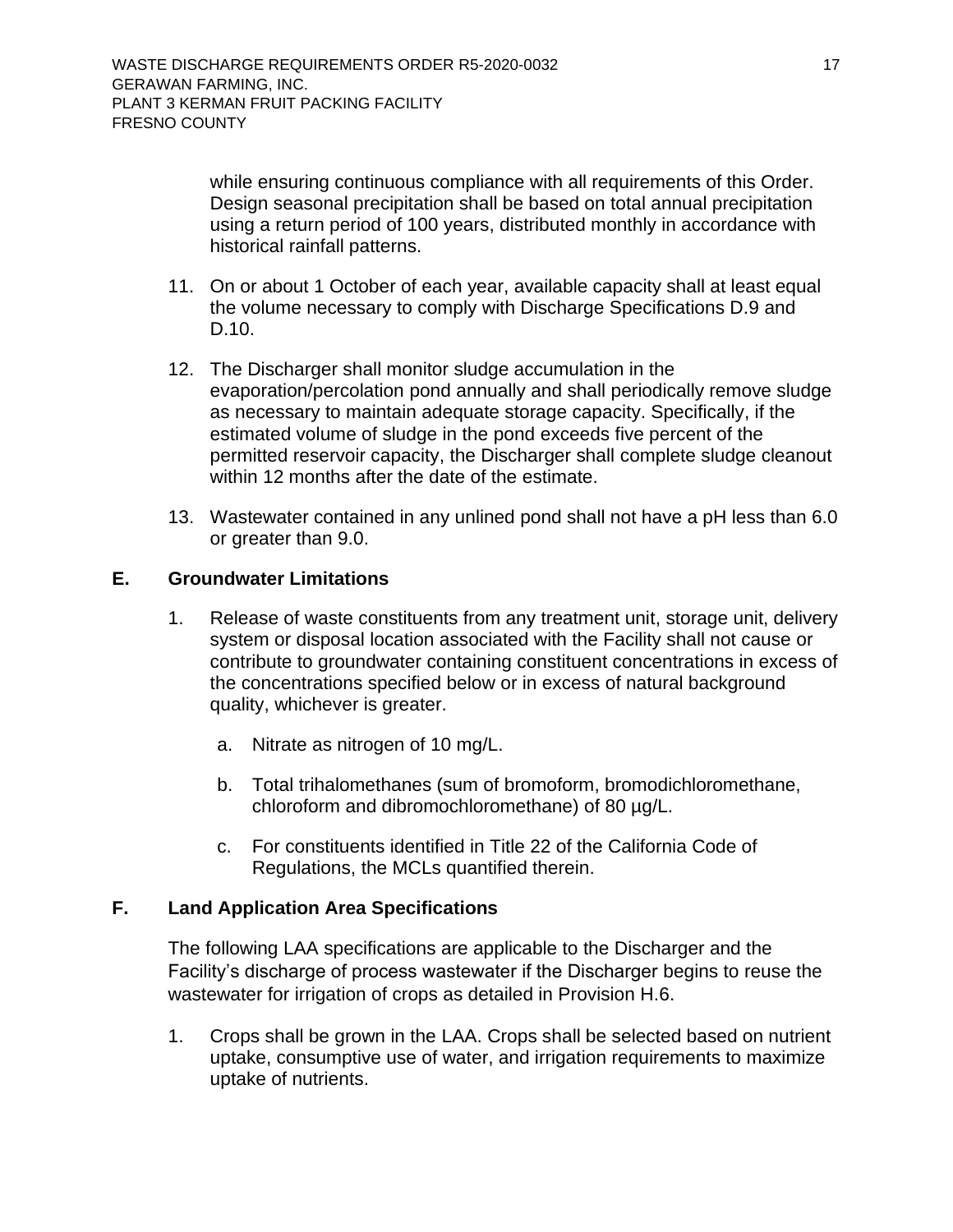- 2. Application of waste constituents to the LAA shall be at reasonable agronomic rates to preclude creation of a nuisance or unreasonable degradation of groundwater, considering crop, soil, climate and irrigation management system. The annual nutritive loading of the LAA, including nutritive value of organic and chemical fertilizers, and the wastewater, shall not exceed the annual crop demand.
- 3. Hydraulic loading of wastewater an irrigation water shall be at reasonable agronomic rates designed to minimize the percolation of wastewater and irrigation water below the root zone (i.e., deep percolation).
- 4. The BOD loading to the LAA calculated as a cycle average and as instantaneous load, as determined by the methods described in the attached Monitoring and Reporting Program, shall not exceed 50 pounds per acre per day and 150 pounds per acre per day, respectively.
- 5. The resulting effect of the discharge on soil pH shall not exceed the buffering capacity of the soil profile.
- 6. Land application of wastewater shall be managed to minimize erosion.
- 7. The Discharger shall not discharge process wastewater to the LAA when soils are saturated (e.g., during or after significant precipitation).
- 8. Any irrigation runoff shall be confined to the LAA and shall not enter any surface water drainage course or storm water drainage system.
- 9. The LAA shall be managed to prevent breeding of mosquitos. More specifically:
	- a. All applied irrigation water must infiltrate completely within 48 hours;
	- b. Ditches not serving as wildlife habitat shall be maintained free of emergent marginal, and floating vegetation; and
	- c. Low-pressure and unpressurized pipeline and ditches accessible to mosquitos shall not be used to store process wastewater.

## <span id="page-22-0"></span>**G. Solids Disposal Specifications**

For the purpose of this Order, solid waste refers to solid inorganic matter removed by screens and soil sediments from washing of unprocessed fruit or vegetables. Except for waste solids originating from meat processing, residual solids means organic food processing byproducts such as culls, pulp, stems,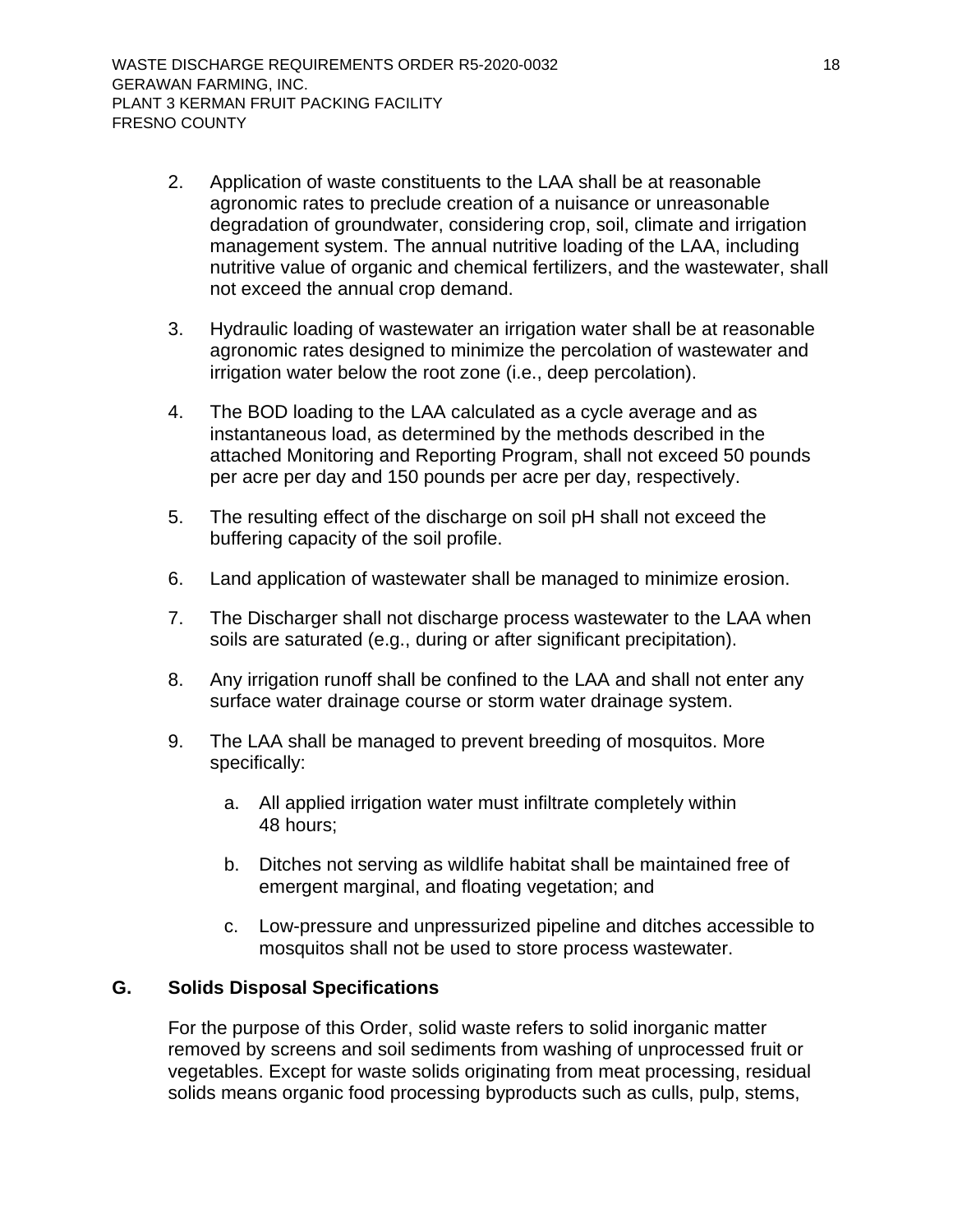leaves, and seeds that will not be subject to treatment prior to disposal or land application.

- 1. Residual solids shall be removed from screens, sumps, and ponds as needed to ensure optimal operation, prevent nuisance conditions, and maintain adequate storage capacity.
- 2. Any handling and storage of residual solids shall be controlled and contained in a manner that minimizes leachate formation and precludes infiltration of waste constituents into soils in a mass or concentration that will violate the groundwater limitations of this Order.
- 3. If removed from the site, residual solids shall be disposed of in a manner approved by the Executive Officer and consistent with Title 27, division 2. Removal for reuse as animal feed, or land disposal at facilities (i.e., landfills, composting facilities, soil amendment sites operated in accordance with valid waste discharge requirements issued by a Regional Water Board) will satisfy this specification.
- 4. Any proposed change in residual solids use or disposal practice shall be reported in writing to the Executive Officer at least 90 days in advance of the change.

# <span id="page-23-0"></span>**H. Provisions**

- 1. The Discharger shall comply with the *Standard Provisions and Reporting Requirements for Waste Discharge Requirements*, dated 1 March 1991 (SPRRs), which are a part of this Order. This attachment and its individual paragraphs are referred to as Standard Provisions.
- 2. The Discharger shall comply with the enclosed **Monitoring and Reporting Program (MRP) R5-2020-0032**, and any revisions thereto as ordered by the Executive Officer. The submittal dates of Discharger self-monitoring reports shall be no later than the submittal date specified in the MRP.
- 3. A copy of this Order (including Information Sheet, Attachments and SPRRs) and the MRP, shall be kept at the Facility for reference by operating personnel. Key operating personnel shall be familiar with their contents.
- 4. The Discharger shall comply with the Basin Plan amendments adopted in Resolution R5-2018-0034 incorporating new programs (Salt and Nitrate Control Program) for addressing ongoing salt and nitrate accumulation in the Central Valley developed as part of the Central Valley Salinity Alternatives for Long-Term Sustainability (CV-SALTS) initiative.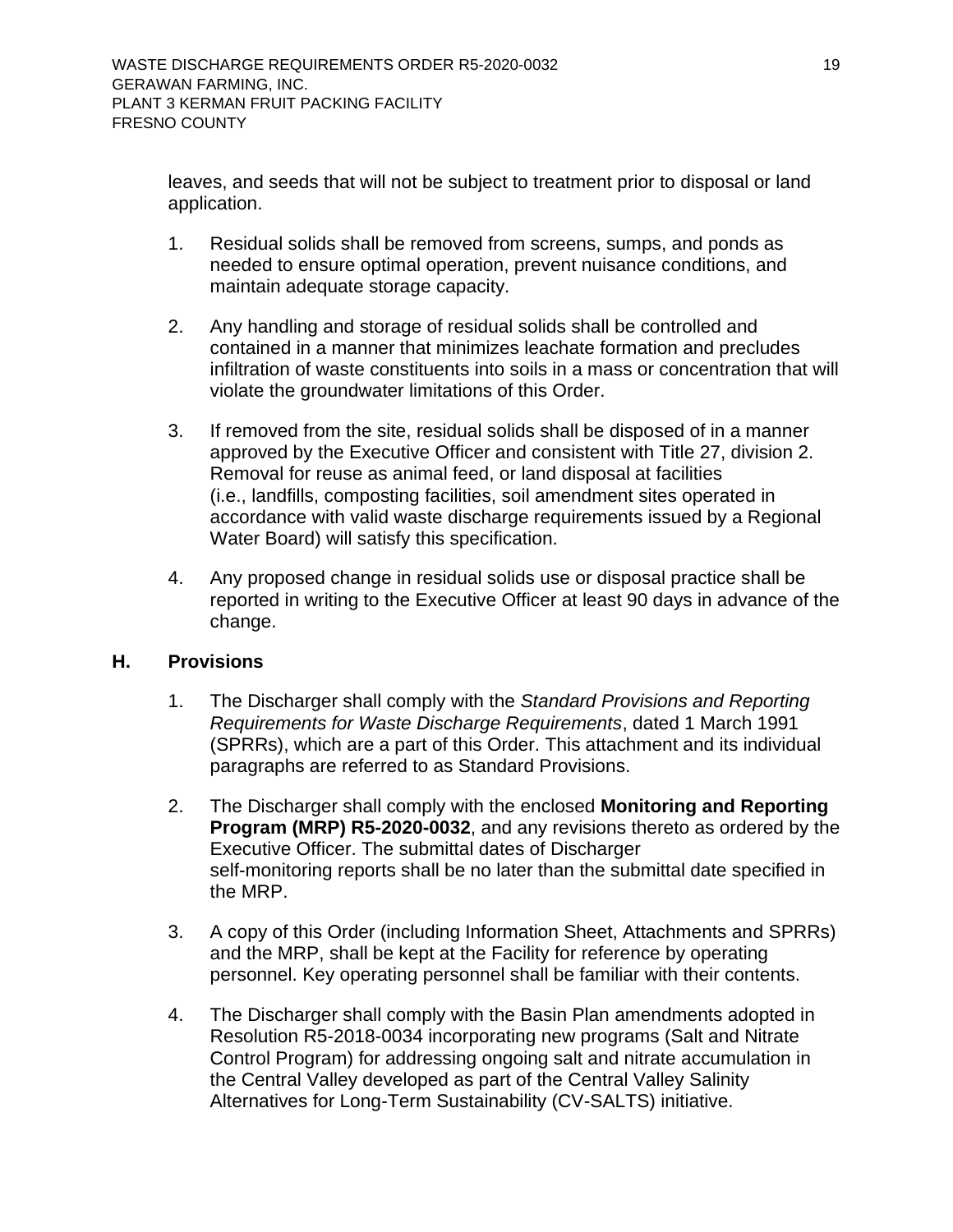- 5. By **4 December 2020**, the Discharger shall submit a **Salinity Reduction Study Work Plan** for Executive Officer approval. At a minimum, the Salinity Reduction Study Work Plan must include:
	- i. Data on current and effluent salinity concentrations;
	- ii. Identification of known salinity sources;
	- iii. Description of current plans to reduce/eliminate known salinity sources;
	- iv. Preliminary identification of other potential sources;
	- v. A proposed schedule for evaluating sources; and
	- vi. A proposed schedule for identifying and evaluating potential reduction, elimination, and prevention methods.

Implementation progress of the Salinity Reduction Work Plan shall be reported each year in the Annual Monitoring Report required pursuant to the MRP.

6. By **4 December 2020**, the Discharger shall submit a **Groundwater Monitoring Well Network Evaluation and Well lnstallation Workplan** to ensure adequate monitoring upgradient and downgradient of the evaporation/percolation pond. The workplan shall evaluate the potential groundwater impacts attributable to the Facility's operations and discharge. The workplan shall be prepared in accordance with, and include the items listed in, the first section of Attachment C (*Requirements for Monitoring Well lnstallation Workplans and Monitoring Well lnstallation Reports*), which is incorporated herein.

As an alternative to the Groundwater Monitoring Well Network Evaluation and Well Installation Evaluation Work Plan discussed above, the Discharger may elect to either line the evaporation/percolation pond or pursue land application of the wastewater (i.e., reuse the wastewater for irrigation of surrounding crops at agronomic rates). If the Discharger selects one of these alternatives, the Discharger must submit an **Alternative Work Plan** by **4 December 2020** with a timeline for either installing a pond liner or reusing the Facility's effluent. The timeline shall not exceed two years from the date of the submittal of the Alternative Work Plan. If the Discharger chooses to pursue lining the pond, the Alternative Work Plan must include a water balance showing the pond will be sized appropriately to provide sufficient storage for the Facility at the permitted flows with a total annual precipitation using a return period of 100 years.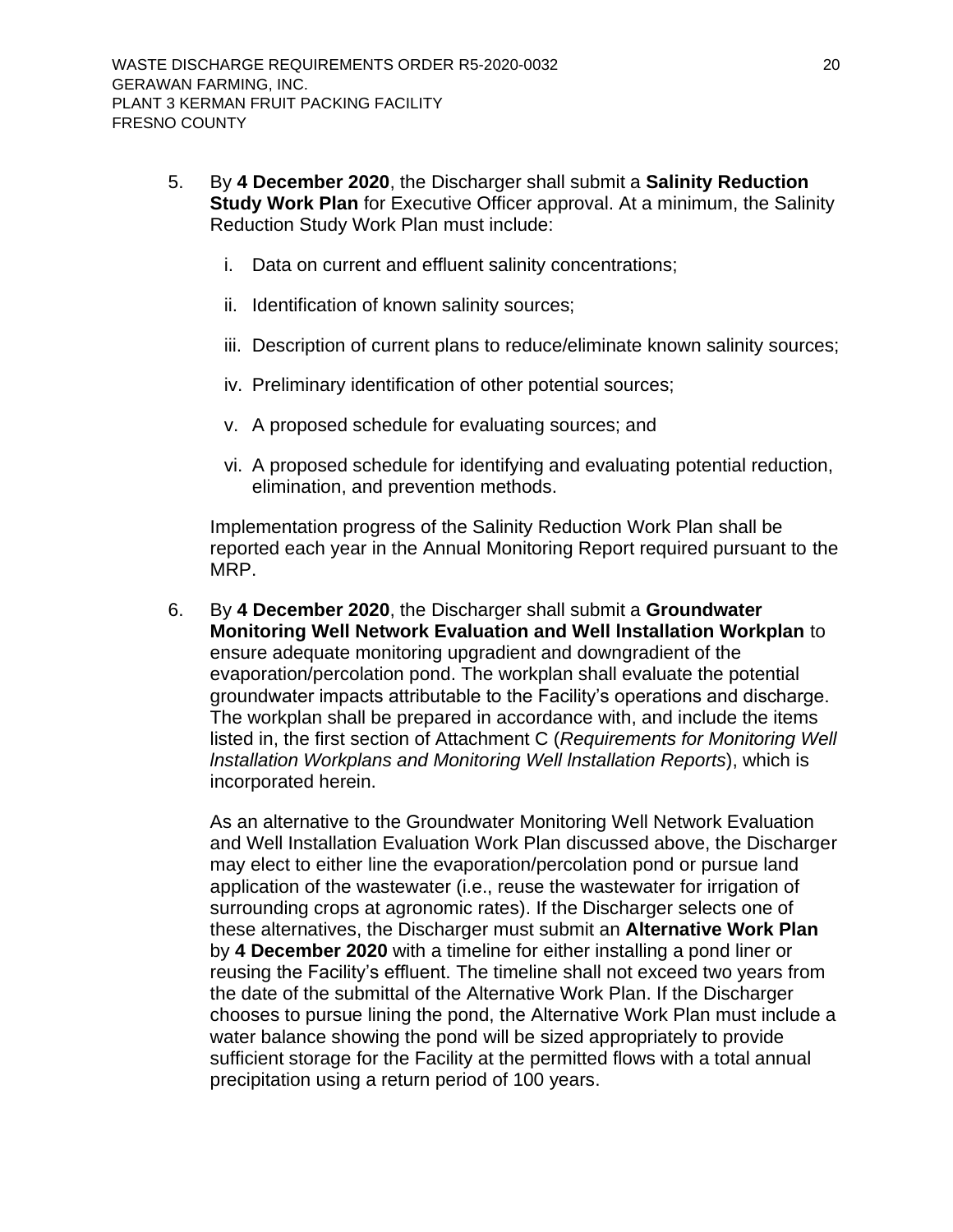- 7. Within **12 months of receiving Executive Officer approval** of the Groundwater Monitoring Network Evaluation and Well Installation Workplan, the Operator shall submit a **Groundwater Monitoring Well Installation Report** for the new groundwater monitoring wells constructed to comply with Provision H.6. The report shall be prepared in accordance with, and include the items listed in, the second section of Attachment C. The report shall describe the installation and development of all new monitoring wells and explain any deviation from the approved workplan.
- 8. A discharger whose waste flow has been increasing, or is projected to increase, shall estimate when flows will reach hydraulic and treatment capacities of its treatment, collection, and disposal facilities. The projections shall be made in January, based on the last three years' average dry weather flows, peak wet weather flows and total annual flows, as appropriate. When any projection shows that capacity of any part of the facilities may be exceeded in four years, the discharger shall notify the Central Valley Water Board by 31 January.
	- 9. In accordance with California Business and Professions Code sections 6735, 7835, and 7835.1, engineering and geologic evaluations and judgments shall be performed by or under the direction of registered professionals competent and proficient in the fields pertinent to the required activities. All technical reports specified herein that contain workplans for investigations and studies, that describe the conduct of investigations and studies, or that contain technical conclusions and recommendations concerning engineering and geology shall be prepared by or under the direction of appropriately qualified professional(s), even if not explicitly stated. Each technical report submitted by the Discharger shall bear the professional's signature and stamp.
	- 10. The Discharger shall submit the technical reports and work plans required by this Order for consideration by the Executive Officer, and incorporate comments the Executive Officer may have in a timely manner, as appropriate. Unless expressly stated otherwise in this Order, the Discharger shall proceed with all work required by the foregoing provisions by the due dates specified.
	- 11. The Discharger shall comply with all conditions of this Order, including timely submittal of technical and monitoring reports. On or before each report due date, the Discharger shall submit the specified document to the Central Valley Water Board or, if appropriate, a written report detailing compliance or noncompliance with the specific schedule date and task. If noncompliance is being reported, then the Discharger shall state the reasons for such noncompliance and provide an estimate of the date when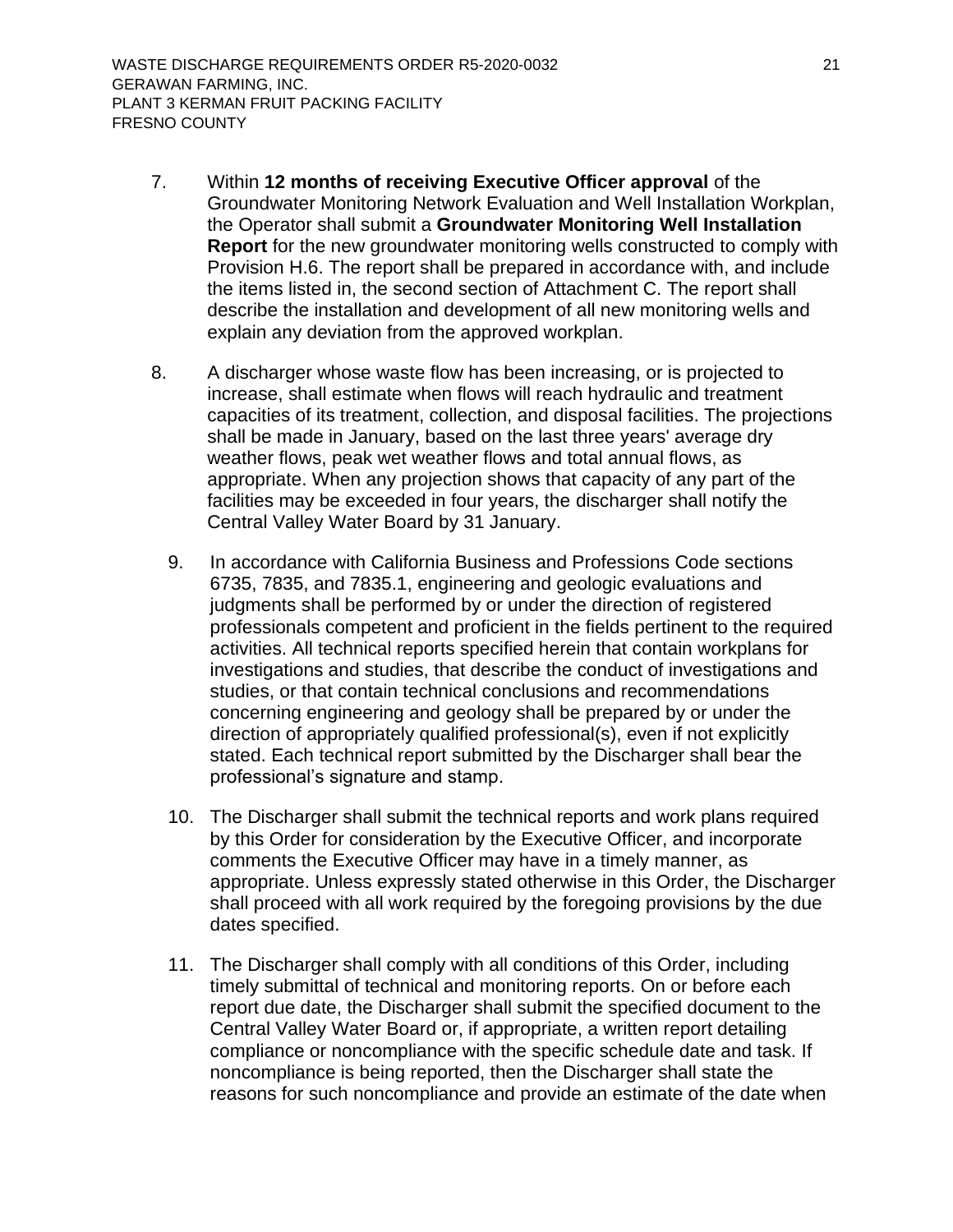the Discharger will be in compliance. The Discharger shall notify the Central Valley Water Board in writing when it returns to compliance with the time schedule. Violations may result in enforcement action, including Central Valley Water Board or court orders requiring corrective action or imposing civil monetary liability, or in revision or rescission of this Order.

- 12. The Discharger shall at all times properly operate and maintain all facilities and systems of treatment and control (and related appurtenances) that are installed or used by the Discharger to achieve compliance with the conditions of this Order. Proper operation and maintenance also includes adequate laboratory controls and appropriate quality assurance procedures. This provision requires the operation of back-up or auxiliary.
- 13. The Discharger shall use the best practicable cost-effective control technique(s) including proper operation and maintenance, to comply with this Order.
- 14. Per the SPRRs, the Discharger shall report promptly to the Central Valley Water Board any material change or proposed change in the character, location, or volume of the discharge.
- 15. In the event that the Discharger reports toxic chemical release data to the State Emergency Response Commission (SERC) pursuant to section 313 of the Emergency Planning and Community Right to Know Act (42 U.S.C. § 11023), the Discharger shall also report the same information to the Central Valley Water Board within 15 days of the report to the SERC.
- 16. In the event of any change in control or ownership of the WWTF, the Discharger must notify the succeeding owner or operator of the existence of this Order by letter, a copy of which shall be immediately forwarded to the Central Valley Water Board.
- 17. To assume operation as Discharger under this Order, the succeeding owner or operator must apply in writing to the Executive Officer requesting transfer of the Order. The request must contain the requesting entity's full legal name, the state of incorporation if a corporation, the name and address and telephone number of the persons responsible for contact with the Central Valley Water Board, and a statement. The statement shall comply with the signatory paragraph of Standard Provision B.3 and state that the new owner or operator assumes full responsibility for compliance with this Order. Failure to submit the request shall be considered a discharge without requirements, a violation of the Water Code. If approved by the Executive Officer, the transfer request will be submitted to the Central Valley Water Board for its consideration of transferring the ownership of this Order at one of its regularly scheduled meetings.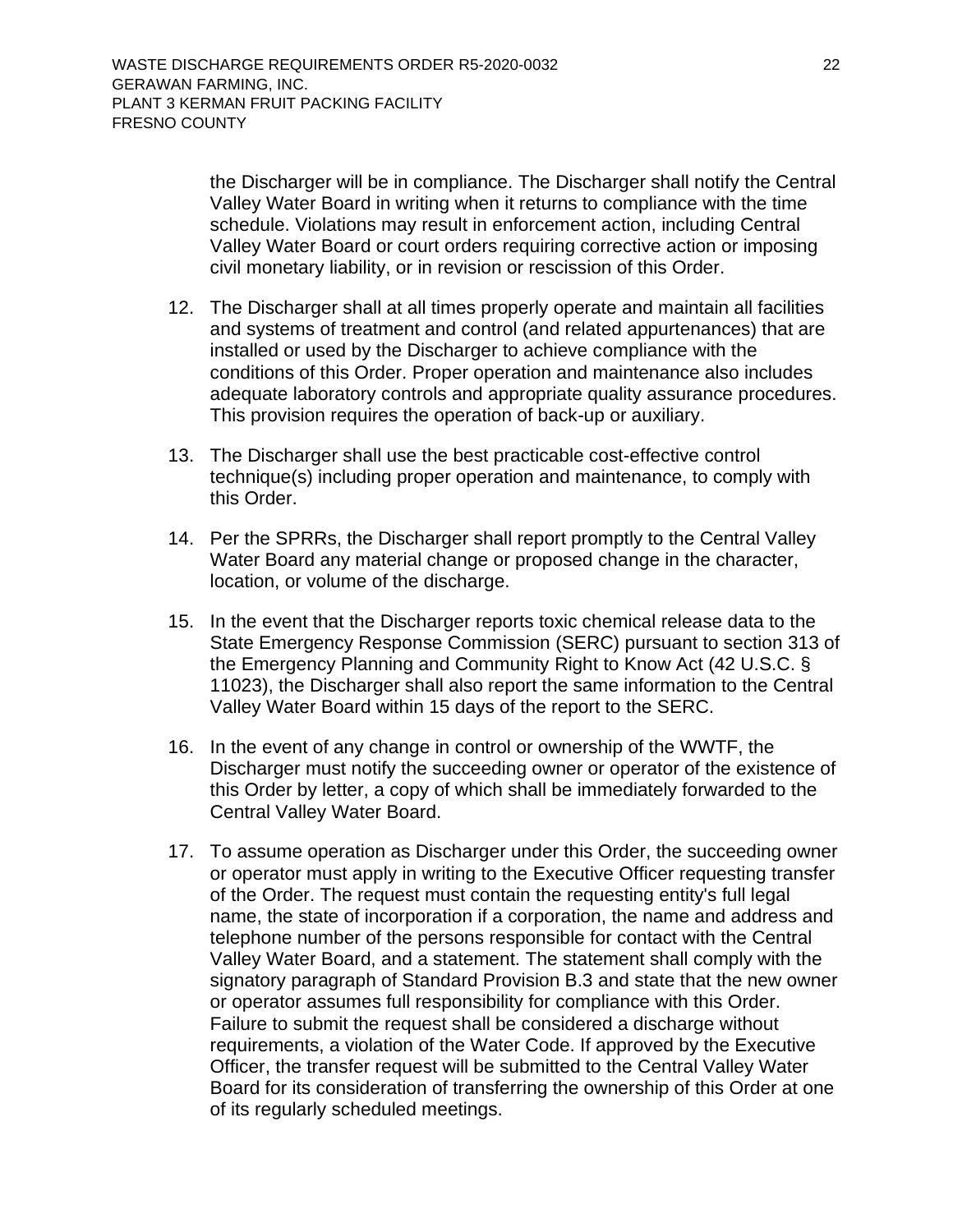18. The Central Valley Water Board will review this Order periodically and will revise requirements when necessary.

If, in the opinion of the Executive Officer, the Discharger fails to comply with the provisions of this Order, the Executive Officer may refer this matter to the Attorney General for judicial enforcement, may issue a complaint for administrative civil liability, or may take other enforcement actions. Failure to comply with this Order may result in the assessment of Administrative Civil Liability of up to \$10,000 per violation, per day, depending on the violation, pursuant to the Water Code, including sections 13268, 13350 and 13385. The Central Valley Water Board reserves its right to take any enforcement actions authorized by law.

Any person aggrieved by this Central Valley Water Board action may petition the State Water Board for review in accordance with Water Code section 13320 and California Code of Regulations, title 23, section 2050 et seq. The State Water Board must receive the petition by 5:00 p.m. on the 30th day after the date of this Order; if the 30th day falls on a Saturday, Sunday, or state holiday, the petition must be received by the State Water Board by 5:00 p.m. on the next business day. Copies of the law and regulations [applicable to filing petitions](https://www.waterboards.ca.gov/public_notices/petitions/water_quality/) are available on the Internet (at the address below) and will be provided upon request.

http://www.waterboards.ca.gov/public\_notices/petitions/water\_quality

# **ATTACHMENTS**

- Attachment  $A -$  Site Map
- Attachment  $B -$  Facility Map
- Attachment C Requirements for Monitoring Well Installation Workplans and Monitoring Well Installation Reports
- Information Sheet
- Standard Provisions and Reporting Requirements (SPRRs), dated 1 March 1991
- Monitoring and Reporting Program [R5-2020-0032](#page-0-1)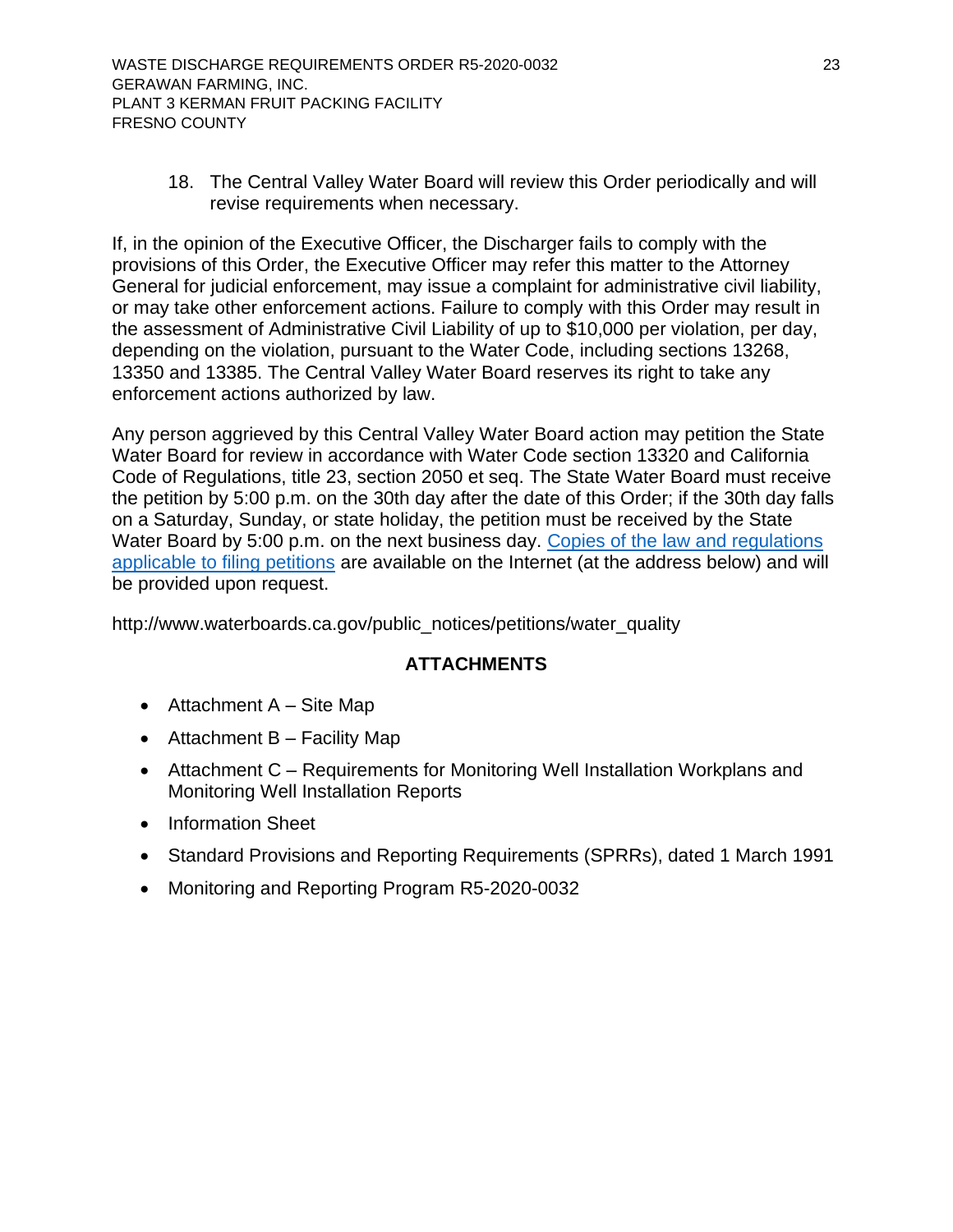<span id="page-28-0"></span>

# **ATTACHMENT A—SITE MAP**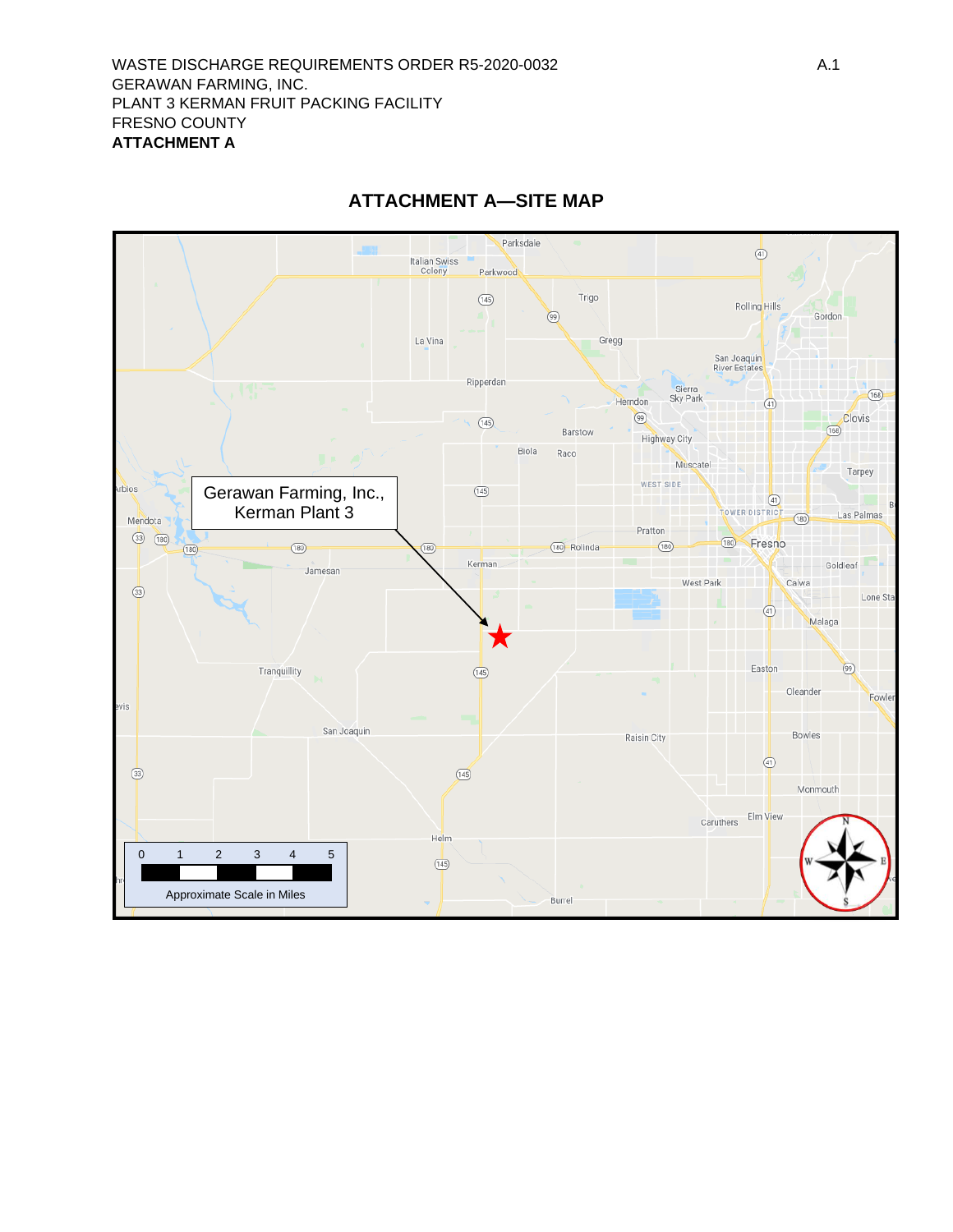<span id="page-29-0"></span>

# **ATTACHMENT B—FACILITY MAP**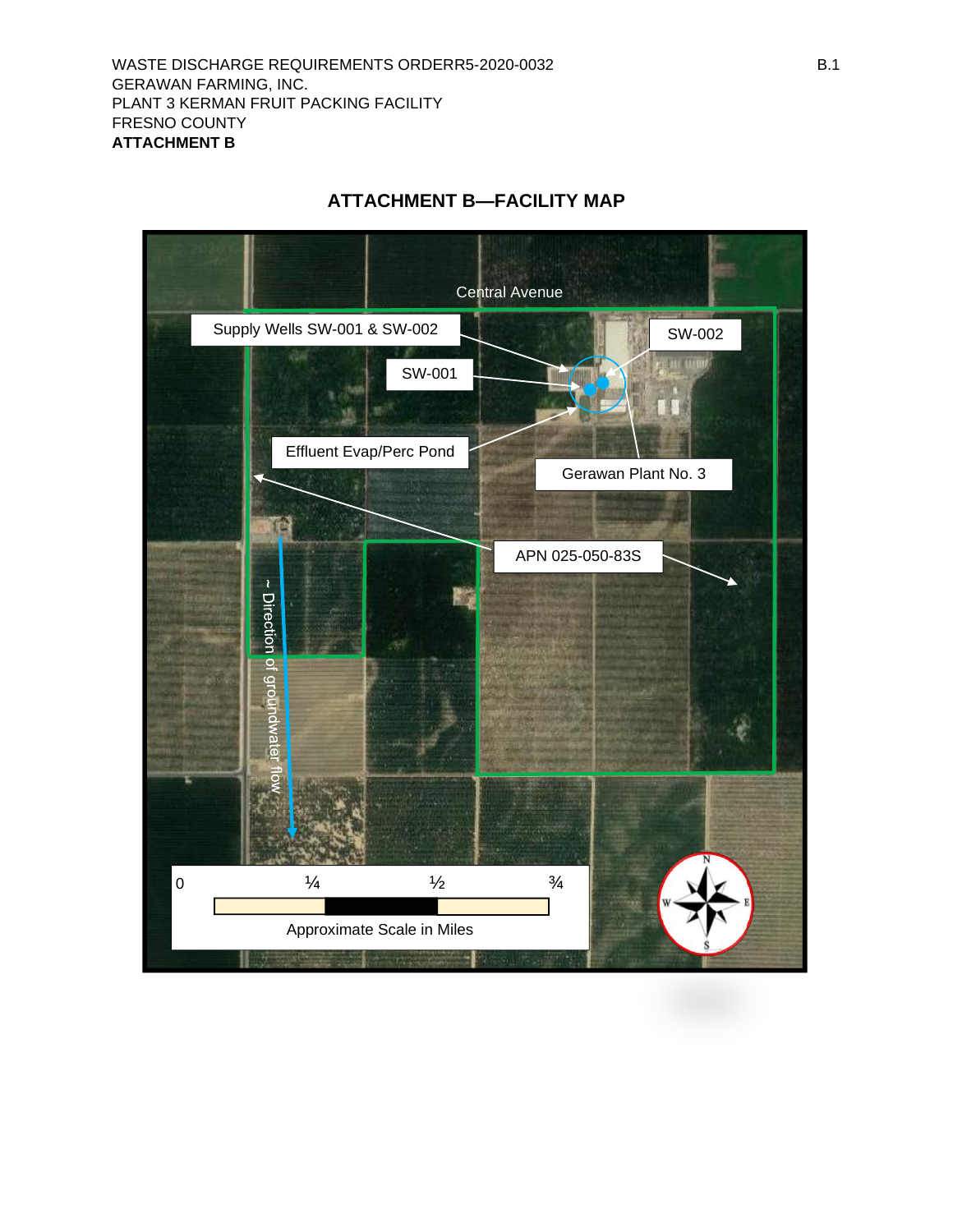# <span id="page-30-0"></span>**ATTACHMENT C Requirements for Monitoring Well Installation Work Plans and Installation Reports**

Prior to installation of groundwater monitoring wells, the Discharger shall submit a workplan containing, at a minimum, the information listed in Section 1, below. Wells may be installed after staff approves the workplan. Upon installation of the monitoring wells, the Discharger shall submit a well installation report which includes the information contained in Section 2 below. All workplans and reports must be prepared under the direction of, and signed by, a registered geologist or civil engineer licensed by the State of California.

# **SECTION 1 - Monitoring Well Installation Workplan and Groundwater Sampling and Analysis Plan**

The monitoring well installation workplan shall contain the following minimum information:

## **A. General Information:**

- Purpose of the well installation project
- Brief description of local geologic and hydrogeologic conditions
- Proposed monitoring well locations and rationale for well locations
- Topographic map showing facility location, roads, and surface water bodies
- Large scaled site map showing all existing on-site wells, proposed wells, surface drainage courses, surface water bodies, buildings, waste handling facilities, utilities, and major physical and man-made features

# **B. Drilling Details:**

- Description of the on-site supervision of drilling and well installation activities
- Description of drilling equipment and techniques
- Equipment decontamination procedures
- Soil sampling intervals (if appropriate) and logging methods

# **C. Monitoring Well Design (in narrative and/or graphic form):**

- Diagram of proposed well construction details:
	- o Borehole diameter
	- $\circ$  Casing and screen material, diameter, and centralizer spacing (if needed)
	- o Type of well caps (bottom cap either screw on or secured with stainless steel screws)
	- o Anticipated depth of well, length of well casing, and length and position of perforated interval
	- $\circ$  Thickness, position and composition of surface seal, sanitary seal, and sand pack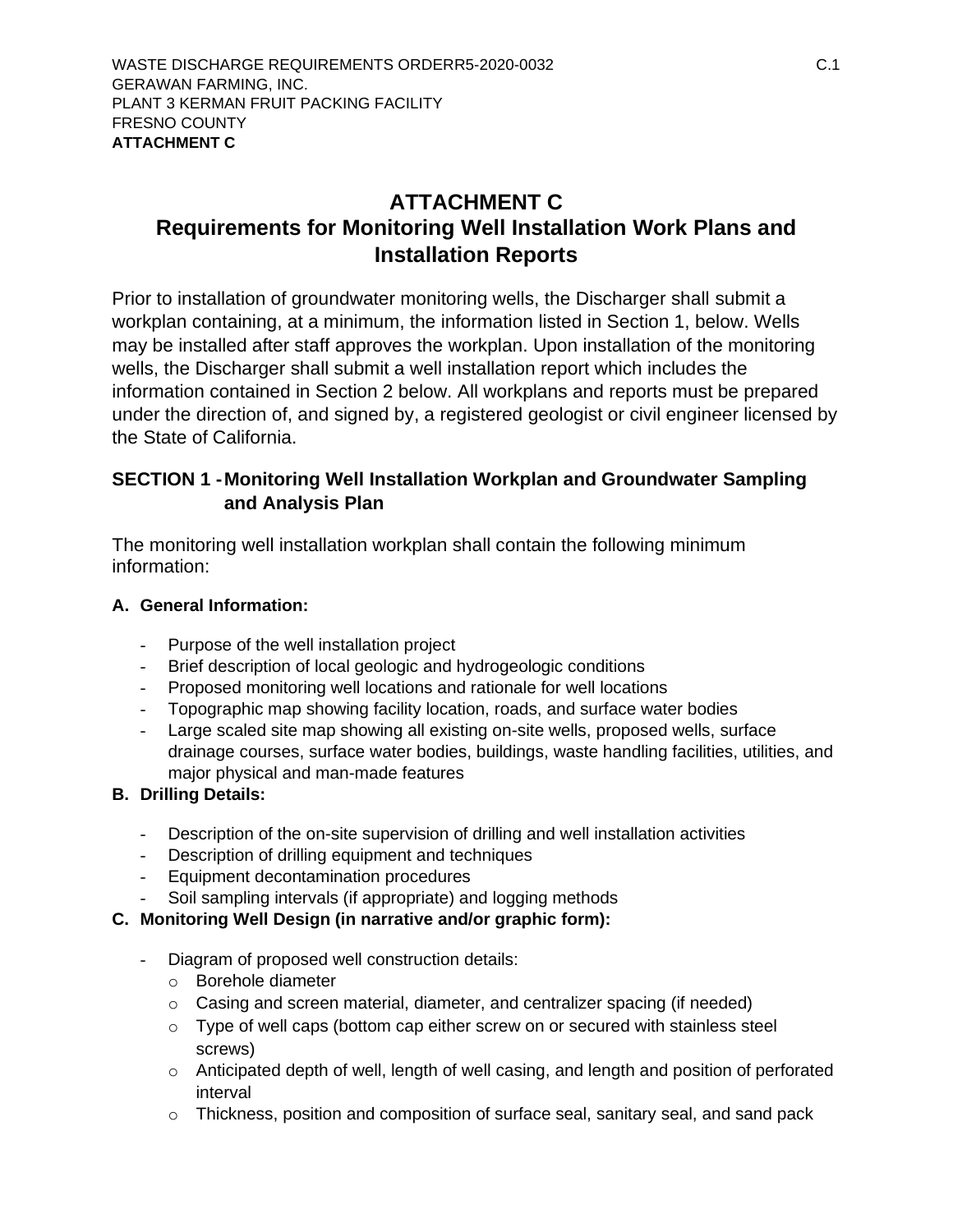o Anticipated screen slot size and filter pack

### **D. Well Development (not to be performed until at least 48 hours after sanitary seal placement):**

- Method of development to be used (i.e., surge, bail, pump, etc.)
- Parameters to be monitored during development and record keeping technique
- Method of determining when development is complete
- Disposal of development water

#### **E. Well Survey (precision of vertical survey data shall be at least 0.01 foot):**

- Identify the Licensed Land Surveyor or Civil Engineer that will perform the survey
- Datum for survey measurements
- List well features to be surveyed (i.e. top of casing, horizontal and vertical coordinates, etc.)

#### **F. Schedule for Completion of Work**

#### **G. Appendix: Groundwater Sampling and Analysis Plan (SAP)**

The Groundwater SAP shall be included as an appendix to the workplan, and shall be utilized as a guidance document that is referred to by individuals responsible for conducting groundwater monitoring and sampling activities.

Provide a detailed written description of standard operating procedures for the following:

- Equipment to be used during sampling
- Equipment decontamination procedures
- Water level measurement procedures
- Well purging (include a discussion of procedures to follow if three casing volumes cannot be purged)
- Monitoring and record keeping during water level measurement and well purging (include copies of record keeping logs to be used)
- Purge water disposal
- Analytical methods and required reporting limits
- Sample containers and preservatives
- Sampling
	- o General sampling techniques
	- o Record keeping during sampling (include copies of record keeping logs to be used)
	- o QA/QC samples
- Chain of Custody
- Sample handling and transport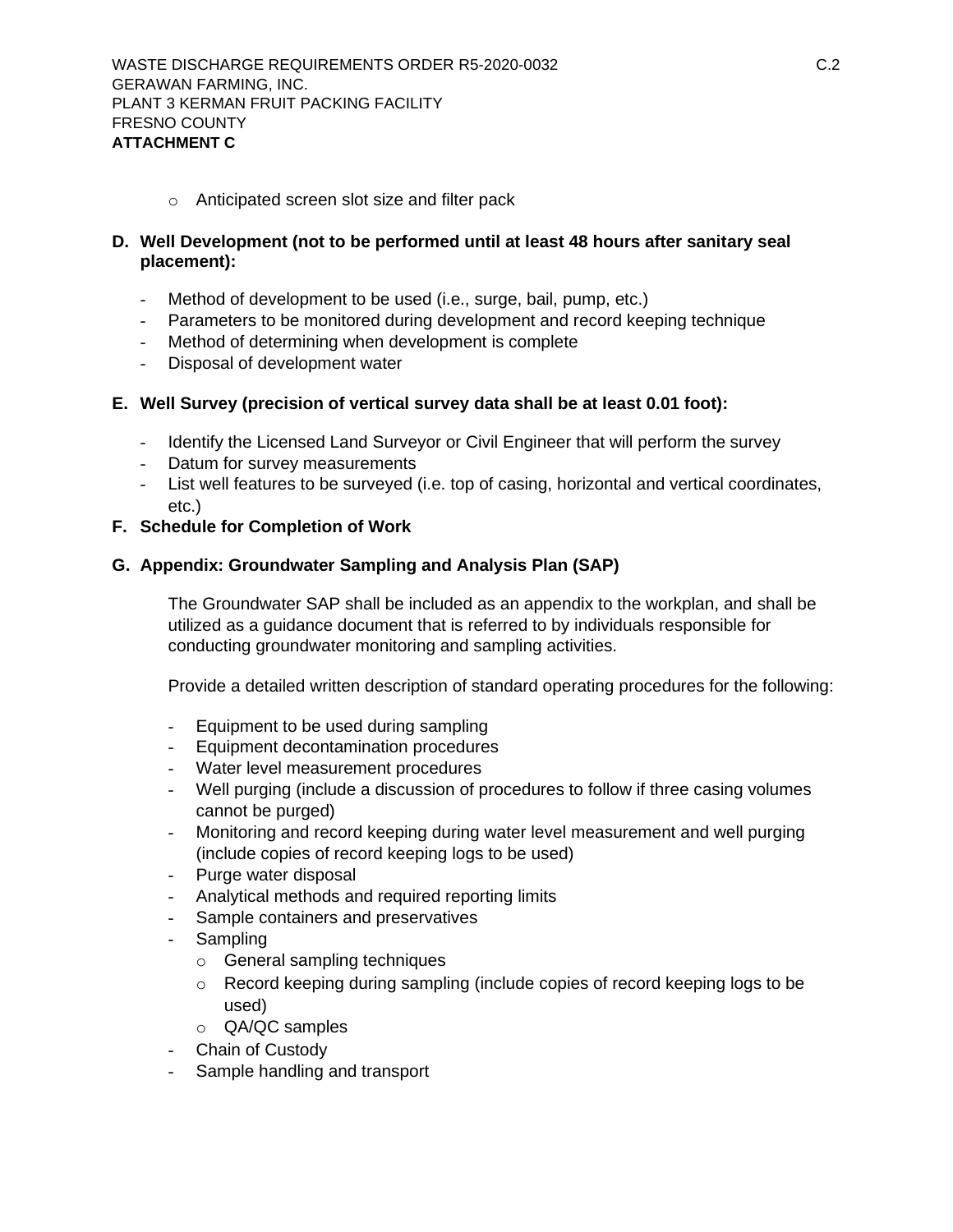## **SECTION 2 - Monitoring Well Installation Report**

The monitoring well installation report must provide the information listed below. In addition, the report must also clearly identify, describe, and justify any deviations from the approved workplan.

### **A. General Information:**

- Purpose of the well installation project
- Brief description of local geologic and hydrogeologic conditions encountered during installation of the wells
- Number of monitoring wells installed and copies of County Well Construction Permits
- Topographic map showing facility location, roads, surface water bodies
- Scaled site map showing all previously existing wells, newly installed wells, surface water bodies, buildings, waste handling facilities, utilities, and other major physical and man-made features.

### **B. Drilling Details (in narrative and/or graphic form):**

- On-site supervision of drilling and well installation activities
- Drilling contractor and driller's name
- Description of drilling equipment and techniques
- Equipment decontamination procedures
- Soil sampling intervals and logging methods
- Well boring log (including the following):
	- o Well boring number and date drilled
	- o Borehole diameter and total depth
	- $\circ$  Total depth of open hole (same as total depth drilled if no caving or back-grouting occurs)
	- o Depth to first encountered groundwater and stabilized groundwater depth
	- o Detailed description of soils encountered, using the Unified Soil Classification System

### **C. Well Construction Details (in narrative and/or graphic form).**

- Well construction diagram, including:
	- o Monitoring well number and date constructed
	- $\circ$  Casing and screen material, diameter, and centralizer spacing (if needed)
	- o Length of well casing, and length and position of perforated interval
	- $\circ$  Thickness, position and composition of surface seal, sanitary seal, and sand pack
	- o Type of well caps (bottom cap either screw on or secured with stainless steel screws)

### **D. Well Development:**

- Date(s) and method of development
- How well development completion was determined
- Volume of water purged from well and method of development water disposal
- Field notes from well development should be included in report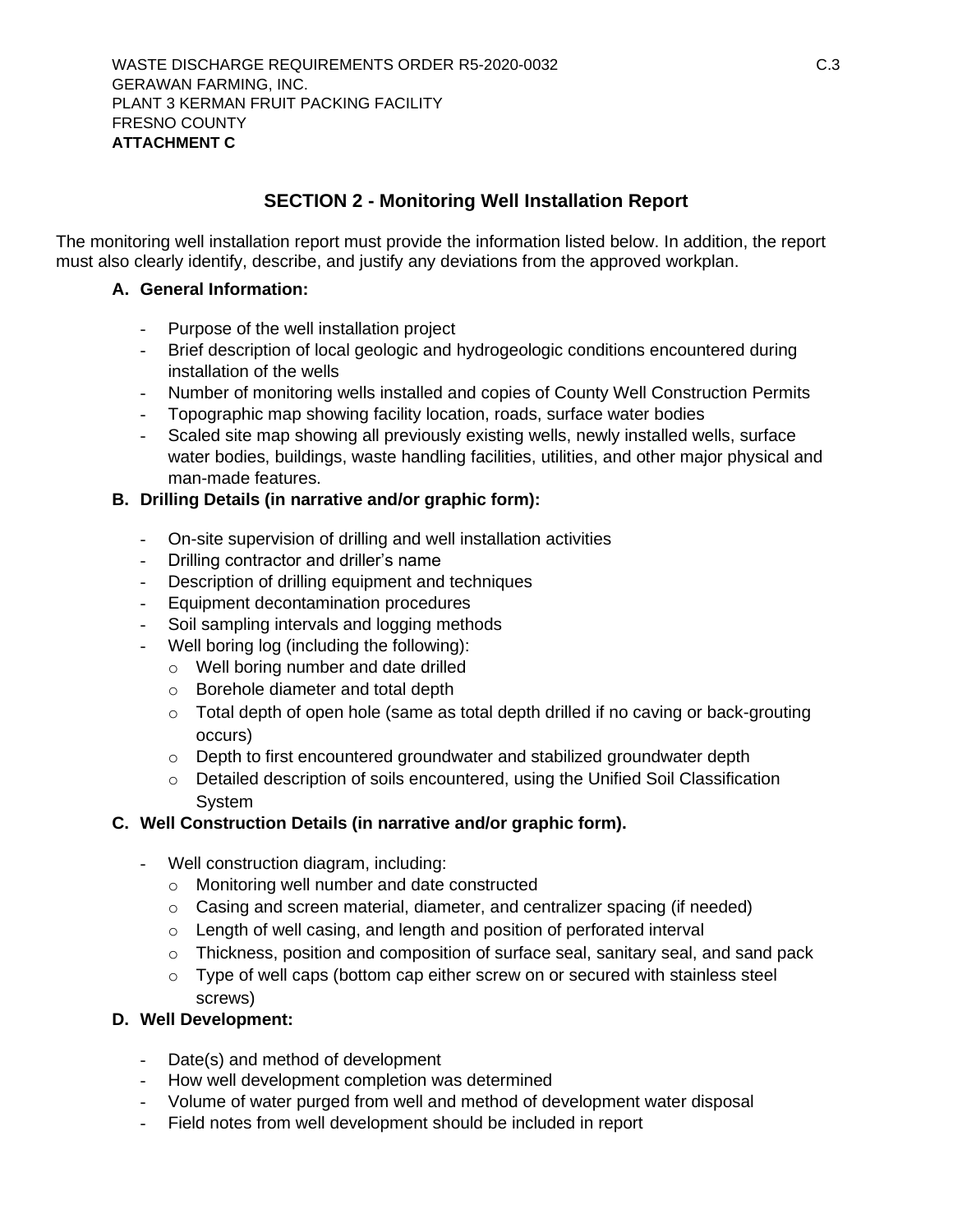### **E. Well Survey (survey the top rim of the well casing with the cap removed):**

- Identify the coordinate system and datum for survey measurements
- Describe the measuring points (i.e. ground surface, top of casing, etc.)
- Present the well survey report data in a table

Include the Registered Engineer or Licensed Surveyor's report and field notes in appendix.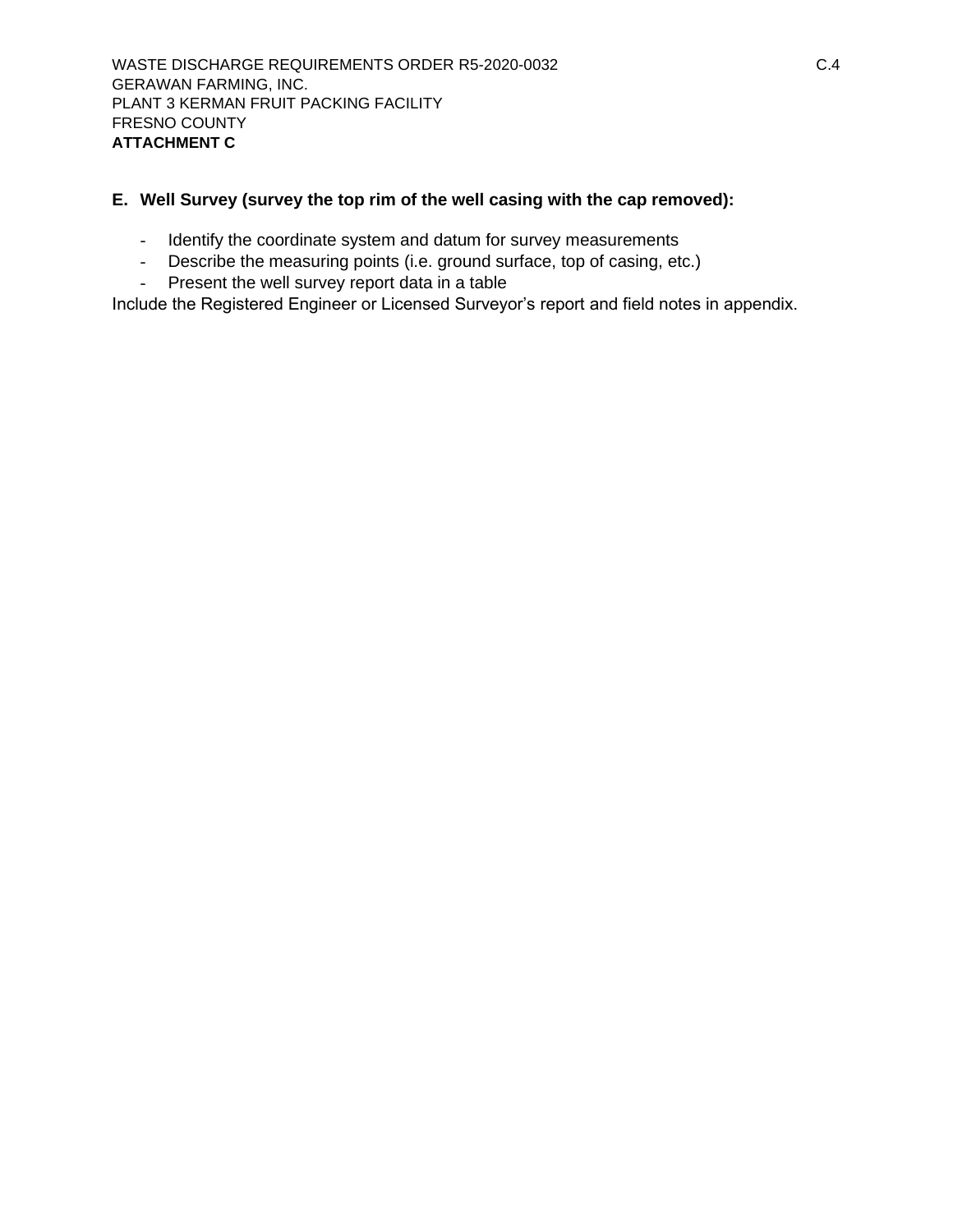# CALIFORNIA REGIONAL WATER QUALITY CONTROL BOARD CENTRAL VALLEY REGION

# [WASTE DISCHARGE REQUIREMENTS ORDER](#page-0-0) [R5-2020-0032](#page-0-1)  FOR [GERAWAN FARMING, INC.](#page-0-2)  [PLANT 3 KERMAN FRUIT PACKING FACILITY](#page-0-3)  [FRESNO COUNTY](#page-0-4)

# **INFORMATION SHEET**

# <span id="page-34-0"></span>**BACKGROUND**

Gerawan Farming, Inc. (Gerawan or Discharger) owns and operates a fruit packing facility (Facility) designated Plant 3 in Kerman, Fresno County. Plant 3 is at 14044 West Central Avenue, Kerman on a portion of APN 025-050-83S (Attachment A). Fruit processing activities have been occurring at the Facility for decades (the Plant 3 building was built in 1954). The Facility has not previously been regulated by Waste Discharge Requirements (WDRs).

The following technical reports and documents were submitted to the Central Valley Water Board to draft WDRs for the Facility.

- Technical Report for Report of Waste Discharge (RWD) for Gerawan Farming, Inc., Plant 3 Tree Fruit Packing Facility, Fresno County, 21 June 2019 prepared by EMKO Environmental Inc.
- A Form 200 completed and signed by George Nikolich, Vice President, Technical Operations, Gerawan Farming, Inc.
- Revised Technical Report for Report of Waste Discharge (RWD) for Gerawan Farming, Inc., Plant 3 Tree Fruit Packing Facility, Fresno County, 23 July 2019 prepared by EMKO Environmental Inc.
- Revised Technical Report for Report of Waste Discharge (RWD) for Gerawan Farming, Inc., Plant 3 Tree Fruit Packing Facility, Fresno County, 12 August 2019 prepared by EMKO Environmental Inc.
- A 30 September 2019 letter from Gerawan Farming, Inc evaluating the reuse of fruit processing wastewater on adjacent lands.

# **WASTEWATER GENERATION AND DISPOSAL**

The Facility packs whole peaches, plums, and nectarines and wastewater is diverted to a 6-million-gallon capacity, unlined evaporation/percolation pond constructed below grade with a 24-inch above grade earthen berm around the edges of the pond. The packing process includes washing, sorting, and grading the fruit and packing occurs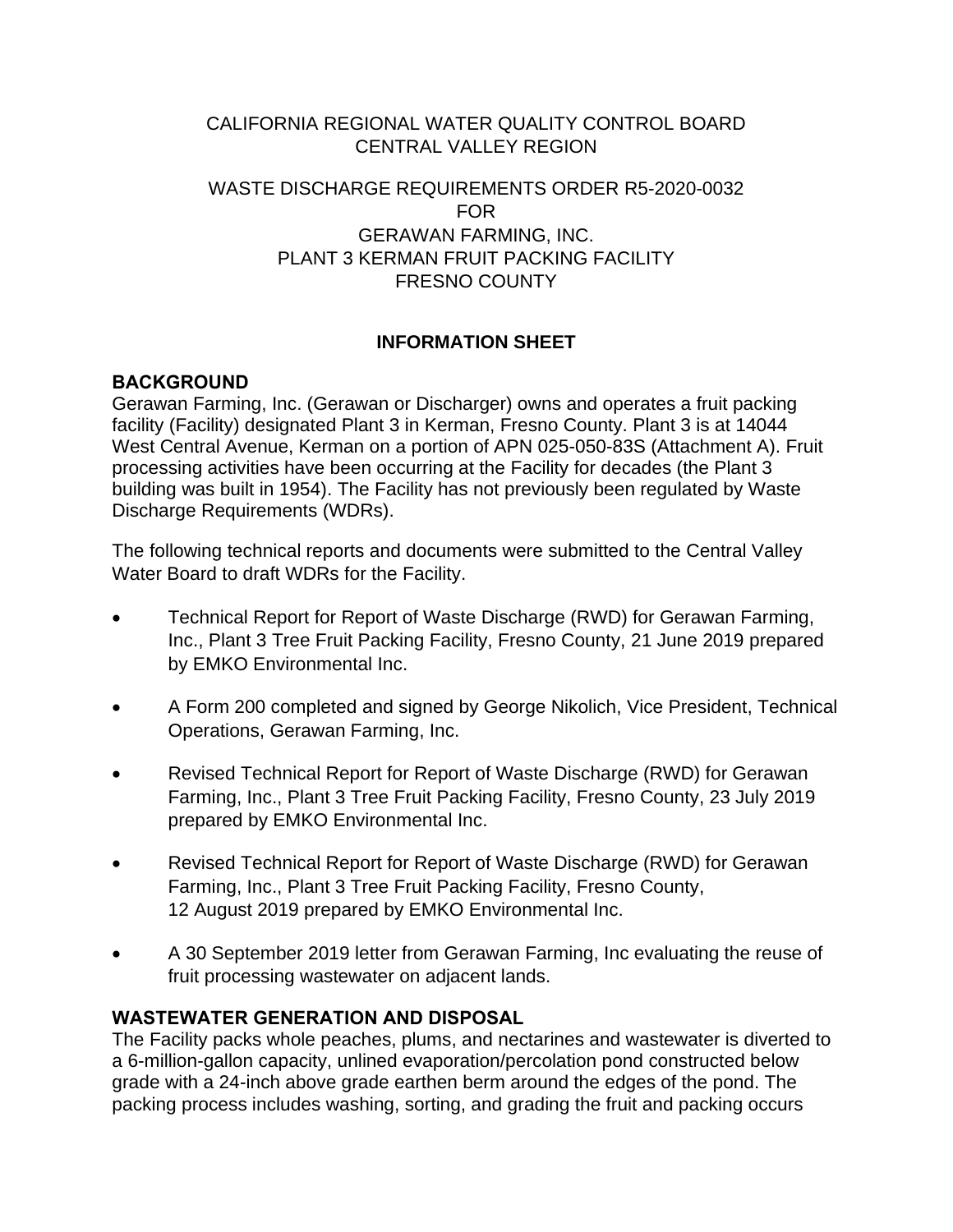from about early May through late September or approximately 130 days. The amount of water used varies from about 14,000 to 130,000 gallons per day (gpd) with an estimated average of 90,000 gpd. A water balance in the RWD indicated the evaporation/percolation pond could accept up to 12.35 million gallons of wastewater annually. The water balance in the RWD indicated the pond could accept up to 12.35 million gallons annually. The RWD conservatively assumes that 100 percent of the water used becomes wastewater.

Central Valley Regional Water Quality Control Board staff prepared Monitoring and Reporting Program R5-2019-0905 for the Facility in September 2019. The fourth quarter 2019 Annual Report was submitted but states that no discharge occurred during the fourth quarter of 2019, so no data was available for review.

Effluent samples were collected from the discharge and from the source water for the Facility in May and June 2019 and are discussed in Findings 12 through 15 of WDRs R5-2020-0032.

## **SOLIDS GENERATION AND DISPOSAL**

Culled fruit is hauled offsite for further processing in secondary markets or used as animal feed.

## **GROUNDWATER CONSIDERATIONS**

Groundwater conditions are discussed in Findings 22 and 23.

## **ANTIDEGRADATION**

Antidegradation analysis and conclusions are discussed in Findings 41 through 46 of the Order.

# **DISCHARGE PROHIBITIONS, DISCHARGE SPECIFICATIONS, AND PROVISIONS**

The Order limits the maximum daily average discharge to 130,000 gallons per day and the maximum annual discharge to 12.35 million gallons. This Order contains Effluent Limit B.1 that requires the 12-month rolling average EC of the discharge (monitored at EFF-001) to not exceed the 12-month flow-weighted average EC of the source water plus 400 µmhos/cm. The Order also includes Provision H.5 requiring submittal of a Salinity Reduction Study Work Plan.

## **MONITORING REQUIREMENTS**

Section 13267 of the California Water Code authorizes the Central Valley Water Board to require monitoring and technical reports as necessary to investigate the impact of waste discharges on waters of the State. Water Code Section 13268 authorizes assessment of civil administrative liability where appropriate. The Order includes effluent, pond, solids, and water supply monitoring requirements. This monitoring is